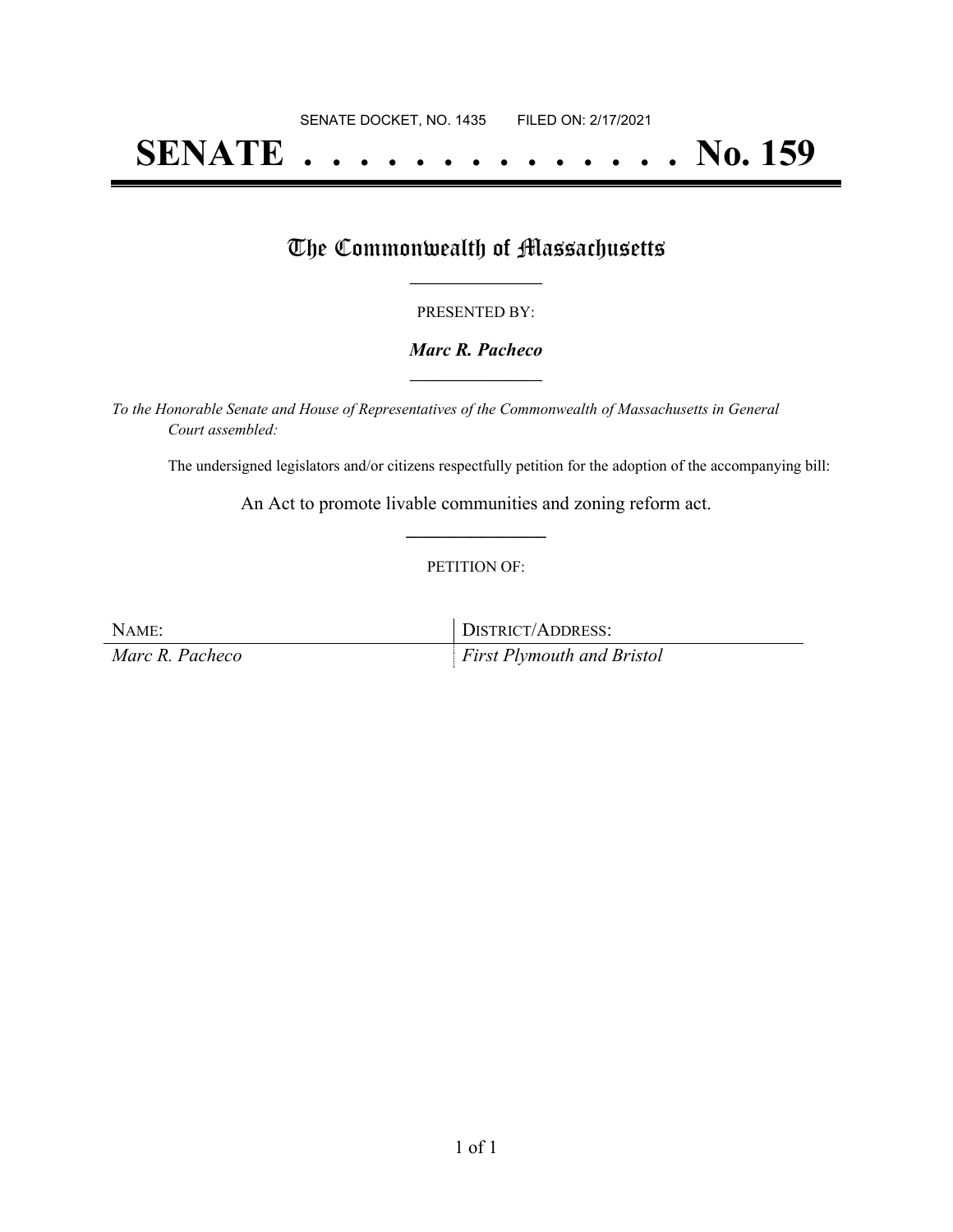# SENATE DOCKET, NO. 1435 FILED ON: 2/17/2021

# **SENATE . . . . . . . . . . . . . . No. 159**

By Mr. Pacheco, a petition (accompanied by bill, Senate, No. 159) of Marc R. Pacheco for legislation to promote livable communities and zoning reform act. Community Development and Small Businesses.

## [SIMILAR MATTER FILED IN PREVIOUS SESSION SEE SENATE, NO. *94* OF 2019-2020.]

## The Commonwealth of Massachusetts

**In the One Hundred and Ninety-Second General Court (2021-2022) \_\_\_\_\_\_\_\_\_\_\_\_\_\_\_**

**\_\_\_\_\_\_\_\_\_\_\_\_\_\_\_**

An Act to promote livable communities and zoning reform act.

Be it enacted by the Senate and House of Representatives in General Court assembled, and by the authority *of the same, as follows:*

1 SECTION 1. (a) the land and waters within the Commonwealth possess distinct natural,

2 scientific, historical, scenic, cultural, architectural, archeological, recreational, economic,

- 3 agricultural and other values
- 4 (b) there is a national, regional, state, and local, interest in preserving and enhancing

5 these values; and these values are being threatened and may be irreparably damaged by

- 6 uncoordinated or inappropriate uses of the Commonwealth's land and resources.
- 7 (c) the obligation to protect the many valuable resources of the Commonwealth is shared 8 by local, regional, state and national governments, civic organizations, businesses and the 9 general public.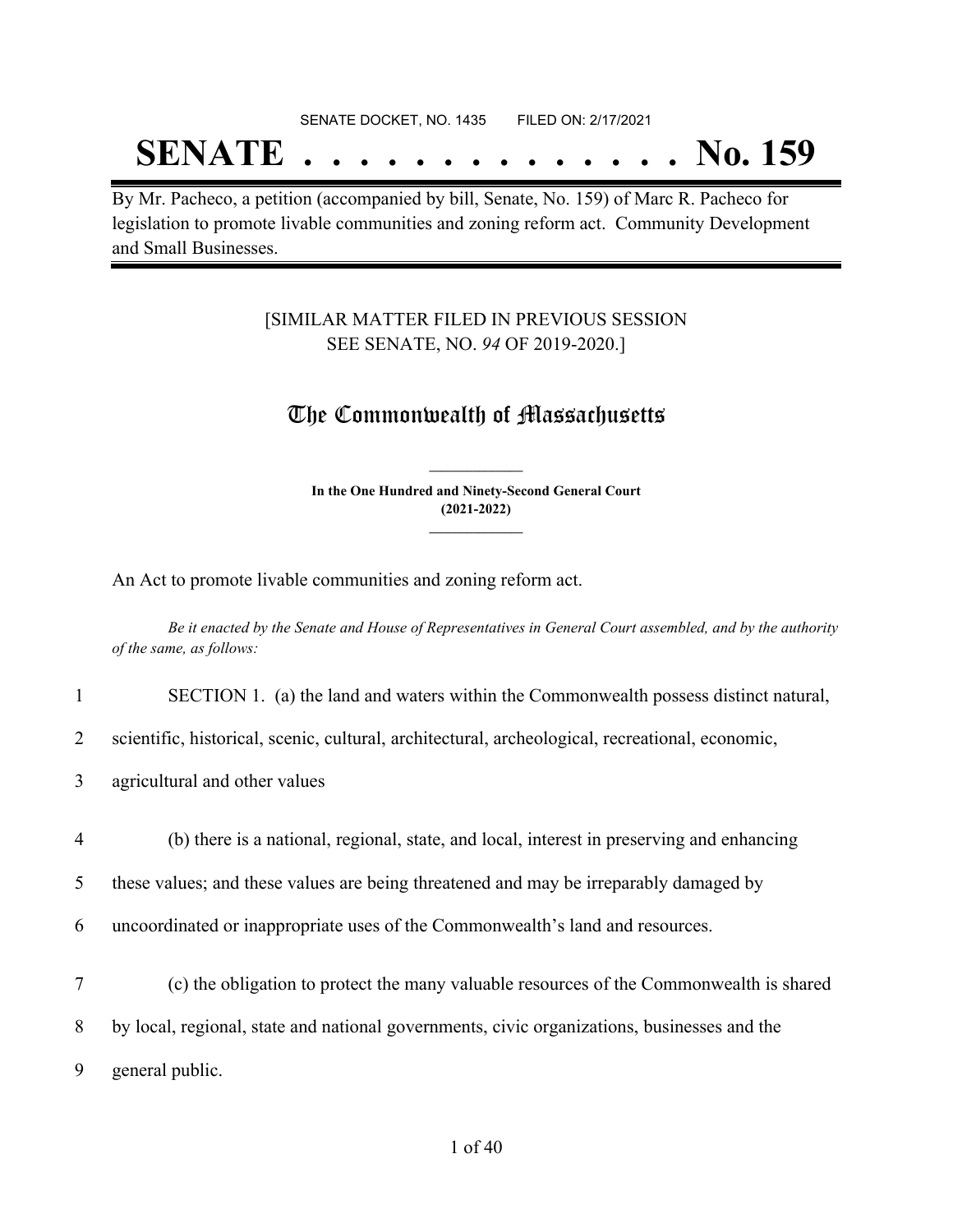| 10 | (d) these resources are being adversely affected by a lack of effective and coordinated      |
|----|----------------------------------------------------------------------------------------------|
| 11 | planning among the various levels of government and a lack of adequate funding and technical |
| 12 | assistance for municipalities.                                                               |
| 13 | (e) these resources can be protected if each level of government participates in             |
| 14 | sustainable planning for smart growth.                                                       |
| 15 | Section 2.(a) State principles and goals                                                     |
| 16 | (1) state policies and spending decisions should encourage growth in appropriate and         |
| 17 | identified places.                                                                           |
| 18 | (2) state resources should be targeted to support development in areas where                 |
| 19 | infrastructure is already in place.                                                          |
| 20 | (3) state polices and spending decisions should not encourage or subsidize sprawl.           |
| 21 | (4) state policies and spending decisions should discourage growth in environmentally        |
| 22 | sensitive areas in order to protect the Commonwealth's most valuable remaining natural       |
| 23 | resources before they are lost.                                                              |
| 24 | (b) To that end it shall be the policy of the Commonwealth to:                               |
| 25 | (1) discourage wasteful use of land, water and energy resources;                             |
| 26 | (2) support revitalization and reinvestment in urban areas and older suburbs;                |
| 27 | (3) encourage the reuse and rehabilitation of existing infrastructure rather than the        |
| 28 | construction of new infrastructure in undeveloped areas                                      |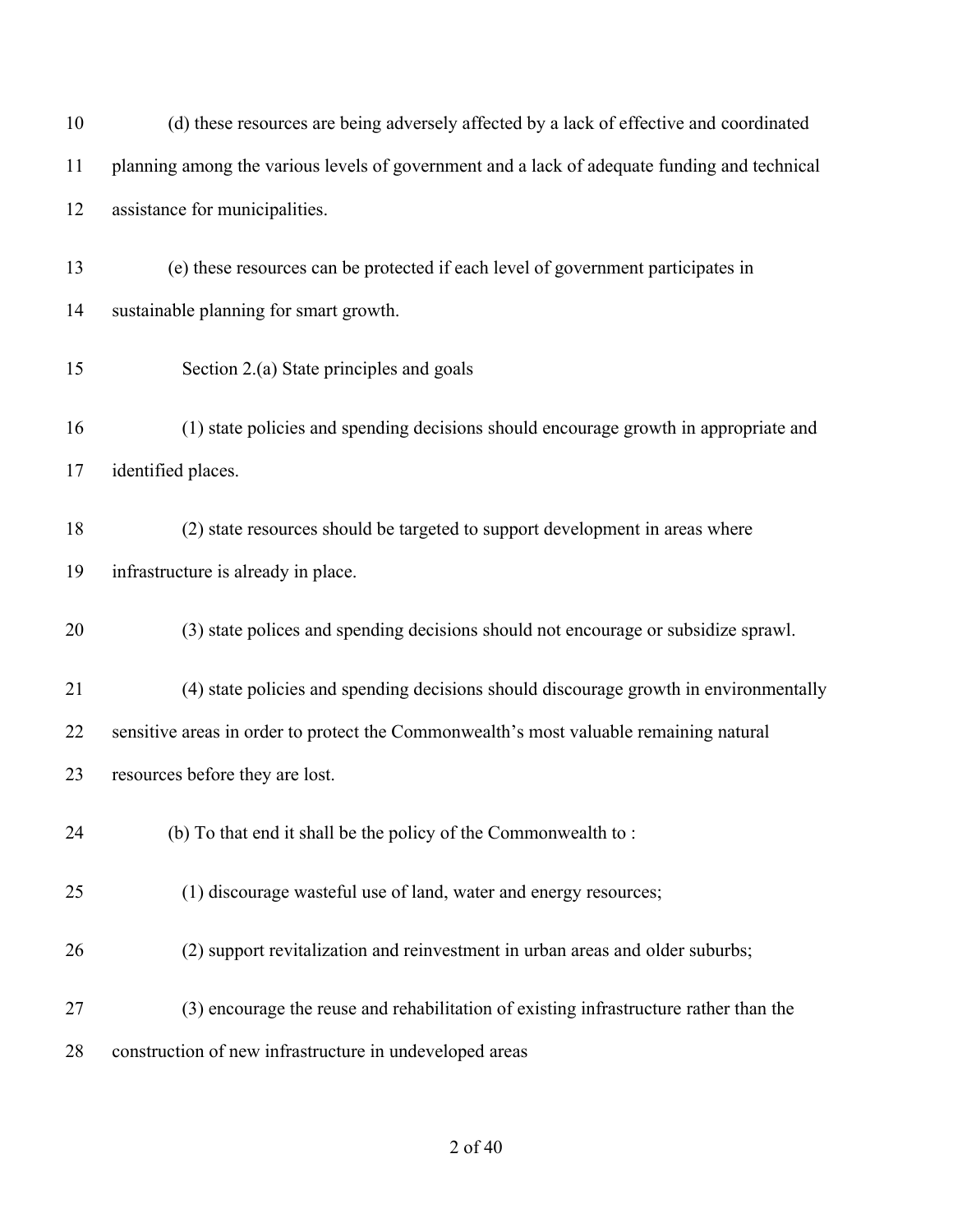| 29 | (4) protect, to the maximum extent possible, environmentally sensitive lands, natural              |
|----|----------------------------------------------------------------------------------------------------|
| 30 | resources, wildlife habitats. and cultural, natural, and historic landscapes;                      |
| 31 | (5) support a range of convenient and affordable transportation choices;                           |
| 32 | (6) protect economically productive natural areas including farmland and forests;                  |
| 33 | (7) provide an adequate supply of affordable housing for all income levels throughout              |
| 34 | each community; particularly for households earning 50 per cent or less of the area median         |
| 35 | income, as defined by the federal Department of Housing and Urban Development.                     |
| 36 | (8) encourage a clear and transparent development approval process;                                |
| 37 | (9) encourage regional solutions and approaches to planning issues as appropriate, e.g.,           |
| 38 | transportation, housing supply, and water supply;                                                  |
| 39 | (10) assist municipalities and regions in planning for growth;                                     |
| 40 | (11) require coordination among state agencies so that sustainable development efforts             |
| 41 | by one agency are not undermined by other state decisions and policies;                            |
| 42 | (12) Encourage coordination and cooperation among levels of government; and                        |
| 43 | (13) Ensure that permitting, funding, and construction activities by state agencies do             |
| 44 | not enable, contribute to, or perpetuate development that is inconsistent with state, regional and |
| 45 | local sustainable development plans.                                                               |
| 46 | Section 3. For purposes of this chapter, the following words shall have the following              |
| 47 | meanings:                                                                                          |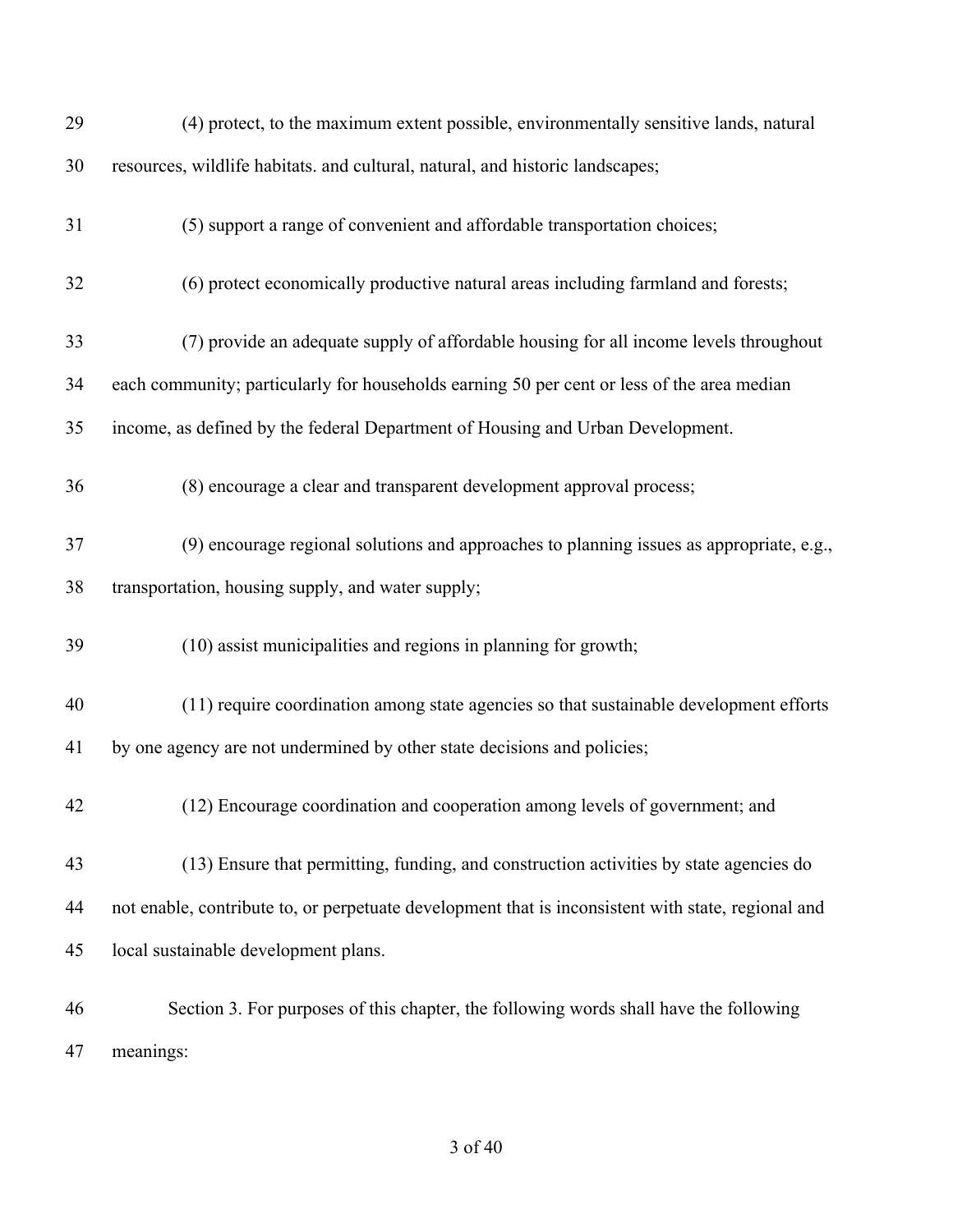"Agency" any agency, department, board, commission, authority, and instrumentality of the Commonwealth and any authority or any political subdivision which is responsible for siting, designing, funding, constructing or permitting of infrastructure projects, public facilities or private development or which is responsible for which is responsible for transportation, water supply, waste water treatment and disposal and solid waste management facilities or infrastructure.

 "Secondary growth impacts", growth that occurs as a result of making infrastructure available.

 "Sustainable", purposefully designed to bring about efficient, safe, healthy, prosperous communities that include a sufficient amount of affordable housing while simultaneously maintaining and enhancing the environment, the natural resource base and the ongoing functioning of natural ecosystems that are fundamental to sustaining life and prosperity for current as well as future generations.

 Section 4. (a) There shall be a council for a sustainable commonwealth, known in this chapter as the council, to be chaired by the governor or his designee. The council shall consist of the following voting members: the director of housing and community development or her designee, the secretary of environmental affairs or his designee, the secretary of transportation and construction or his designee, the secretary of administration and finance or his designee and the director of economic development or his designee. The council shall also include the following non-voting members, who shall serve in an advisory capacity: the chairman of the Massachusetts Water Resources Authority or his designee, the chairman of the Massachusetts Bay Transit Authority or his designee, the secretary of the commonwealth acting as chairman of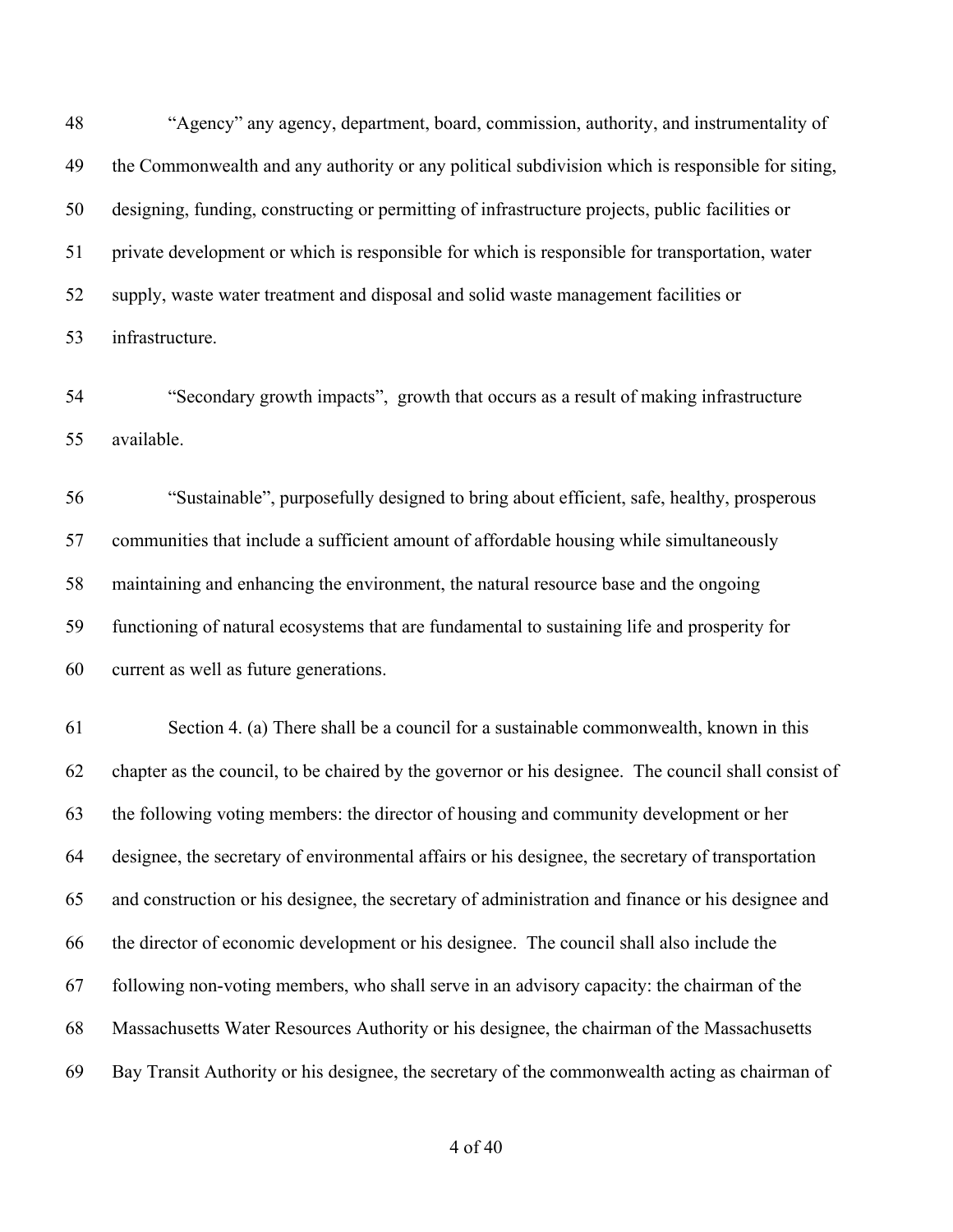the Massachusetts historical commission or his designee, two chairs of regional planning agencies nominated by the governor, a municipal planning representative appointed by the governor and a professional planner appointed by the governor. (b) the council for a sustainable commonwealth shall have the following primary responsibilities, to: 75 (1) consider, coordinate and, where appropriate, recommend modifications to the capital planning done by each state agency; 77 (2) resolve inconsistencies among and between each of the capital and operating plans of the agencies and regional sustainable development plans, and any inconsistencies that cannot be resolved through discussion and mediation shall be resolved by a majority vote of the voting members of the council; 81 (3) encourage the state agencies to consider secondary growth impacts in their capital planning and to encourage agencies to site facilities in areas where infrastructure already exists or to create infrastructure in developed areas, rather than in undeveloped areas; and 84 (4) determine and direct the appropriate agency or agencies to provide technical assistance, on an as needed basis, to municipalities as they seek to implement their plans. 86 (5) develop guidelines for an urban initiative program that will be part of each regional sustainable development plan. Section 5. (a) By March 15 of every odd year, each agency shall develop a five-year agency sustainable development plan, known in this chapter as an agency plan that is consistent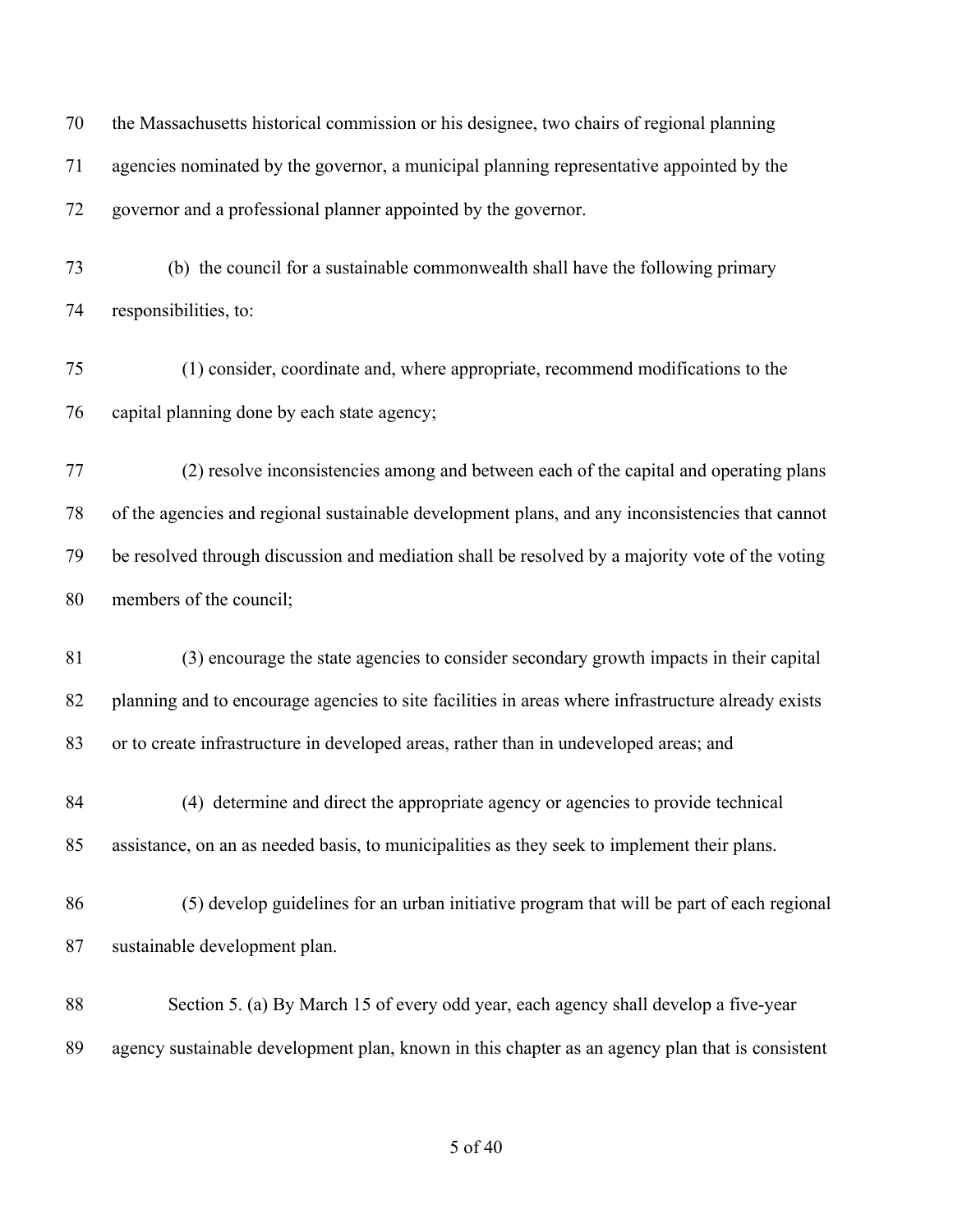with the state goals, principles and policies outlined in section 2 and that meets the following criteria:

92 (1) all agencies shall promote, assist and pursue the rehabilitation and revitalization of infrastructure, structures, sites, and areas previously developed and still suitable for economic reuse. Such rehabilitation and revitalization, where practicable, shall be deemed preferable over construction of new facilities or development of areas with significant value in terms of environmental quality and resources. However, all agencies shall recognize that a lack of low and moderate-income housing may necessitate new construction of affordable and mixed income housing in areas in which there is an imbalance between housing supply and demand.

99 (2) all agency plans, and all infrastructure spending under them, shall seek to minimize unnecessary loss or depletion of environmental quality and resources that might result from such activity.

102 (3) all agencies shall consider secondary growth impacts in the development of their agency plans.

104 (4) all agency plans and all infrastructure spending under them, shall consider any applicable regional sustainable development plans created under section 5 of chapter 40B as amended by this act, that are in effect on the date of publication of the agency plans, and conform to the regional plans, where feasible.

 Section 6. (a) the executive office of environmental affairs, the department of economic development, the department of housing and community development, and the executive office of transportation and construction, when awarding discretionary grants to municipalities, excluding any grants made under chapter 90, shall give priority to municipalities that have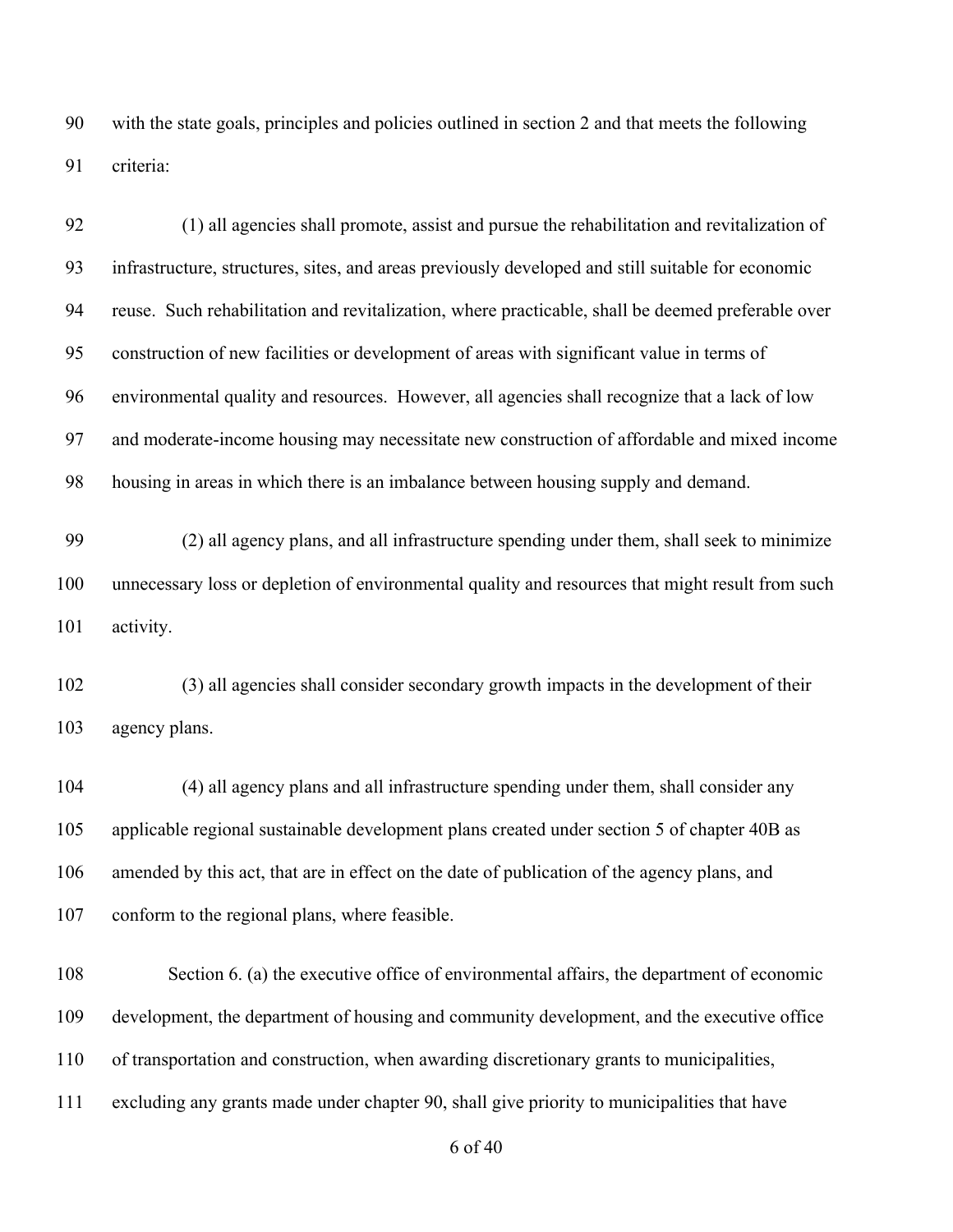adopted certified local sustainable development plans pursuant to chapter 41, section 81D as amended by this Act.

 (b) the executive office of environmental affairs, the department of economic development, the department of housing and community development, and the executive office of transportation and construction, when awarding grants that require a municipal match, shall reduce the match requirement by no less than 10% for municipalities that have adopted certified 118 local sustainable development plans.

 SECTION 2. Section 6 of chapter 132C of the General Laws shall be effective 3 years after the effective date of this act.

 SECTION 3. Section 62A of chapter 30 of the General Laws, as appearing in the 2016 Official Edition, is hereby amended by adding the following paragraph:

 The secretary of environmental affairs shall consider in his review of any project under this section the consistency of that project with chapter 132C and its consistency with plans created under section 81D of chapter 41 as amended by this act.

 SECTION 4. The secretary, chairman or director of every agency subject to chapter 132C of the General Laws, within one year from the effective date of this act, and thereafter on an annual basis, shall report on the status and effectiveness of their compliance with said chapter 132C. The reports shall be submitted to the governor, the clerks of the house of representatives and the senate and the chairs of the joint committee on natural resources and agriculture, and shall be made available by each agency for public review.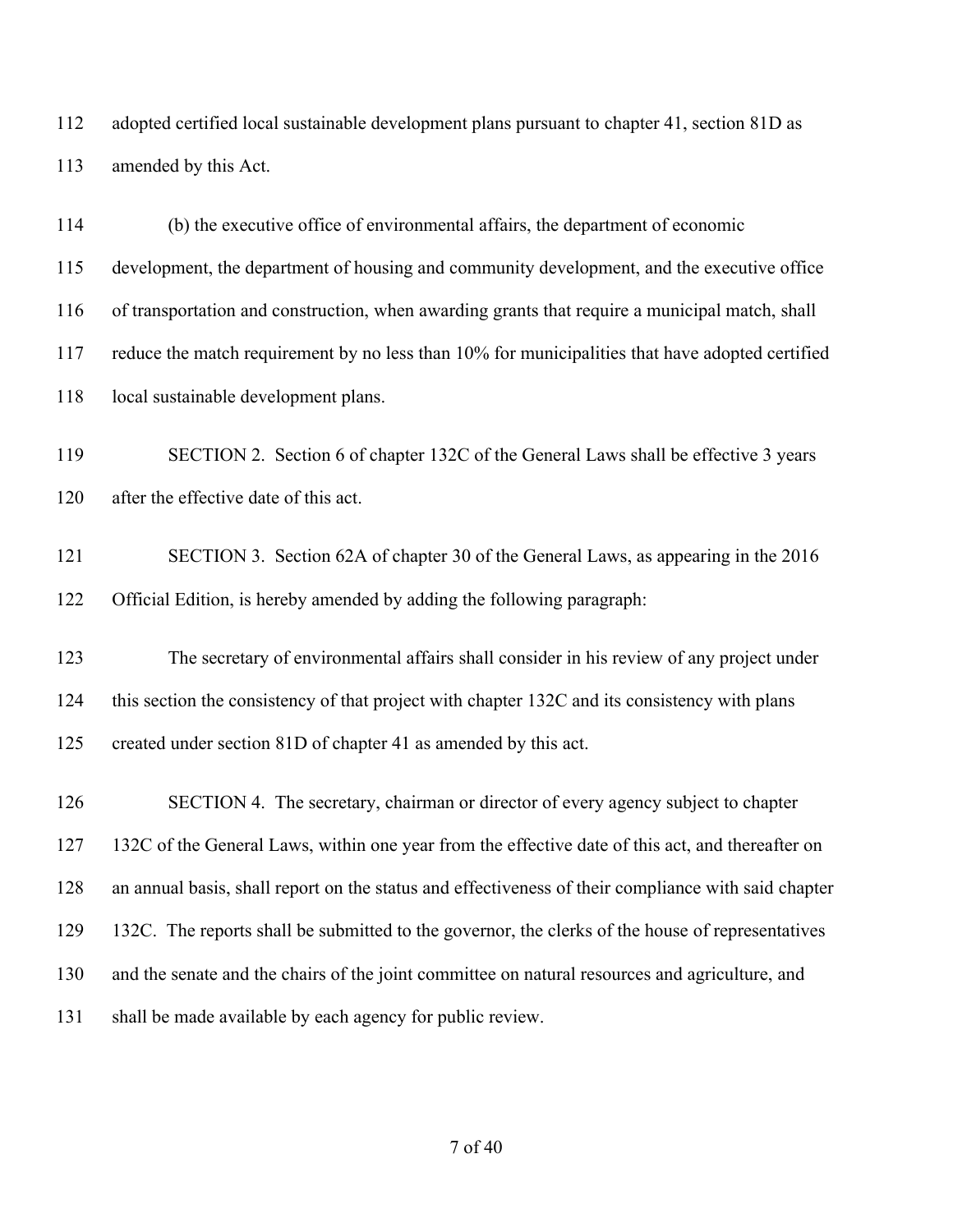| 132 | SECTION 5. The governor shall, within three months of the effective date of this Act,             |
|-----|---------------------------------------------------------------------------------------------------|
| 133 | issue a guidance document for use by agencies in preparing their annual reports under Section 4   |
| 134 | of this act and shall, within six months following the submission of the agencies' reports and    |
| 135 | after consideration of any comments received on such reports, submit to the council for a         |
| 136 | sustainable commonwealth a summary report and recommendations for the continued                   |
| 137 | implementation of chapter 132C of the General Laws.                                               |
| 138 | SECTION 6 Chapter 40B of the General Laws, as so appearing, is hereby amended by                  |
| 139 | striking out Section 5 and inserting in place thereof the following section:                      |
| 140 | Section 5. (a) For purposes of this section, the following words shall have the following         |
| 141 | meanings:                                                                                         |
| 142 | "Concentrated Development Center", an area composed of concentrated mixed use                     |
| 143 | development established by a municipality or collection of municipalities in conjunction with the |
| 144 | regional planning commission.                                                                     |
| 145 | "Council", the council for a sustainable commonwealth created under chapter 132C.                 |
| 146 | "Regional planning commission", regional or district planning commissions established             |
| 147 | under this chapter.                                                                               |
| 148 | "Regional sustainable development plan", a regional plan.                                         |
| 149 | "Sustainable", purposefully designed to bring about efficient, safe, healthy, economically        |
| 150 | vital communities that include a sufficient amount of affordable housing while simultaneously     |
| 151 | maintaining or enhancing the environment, the natural resource base and the ongoing functioning   |
|     |                                                                                                   |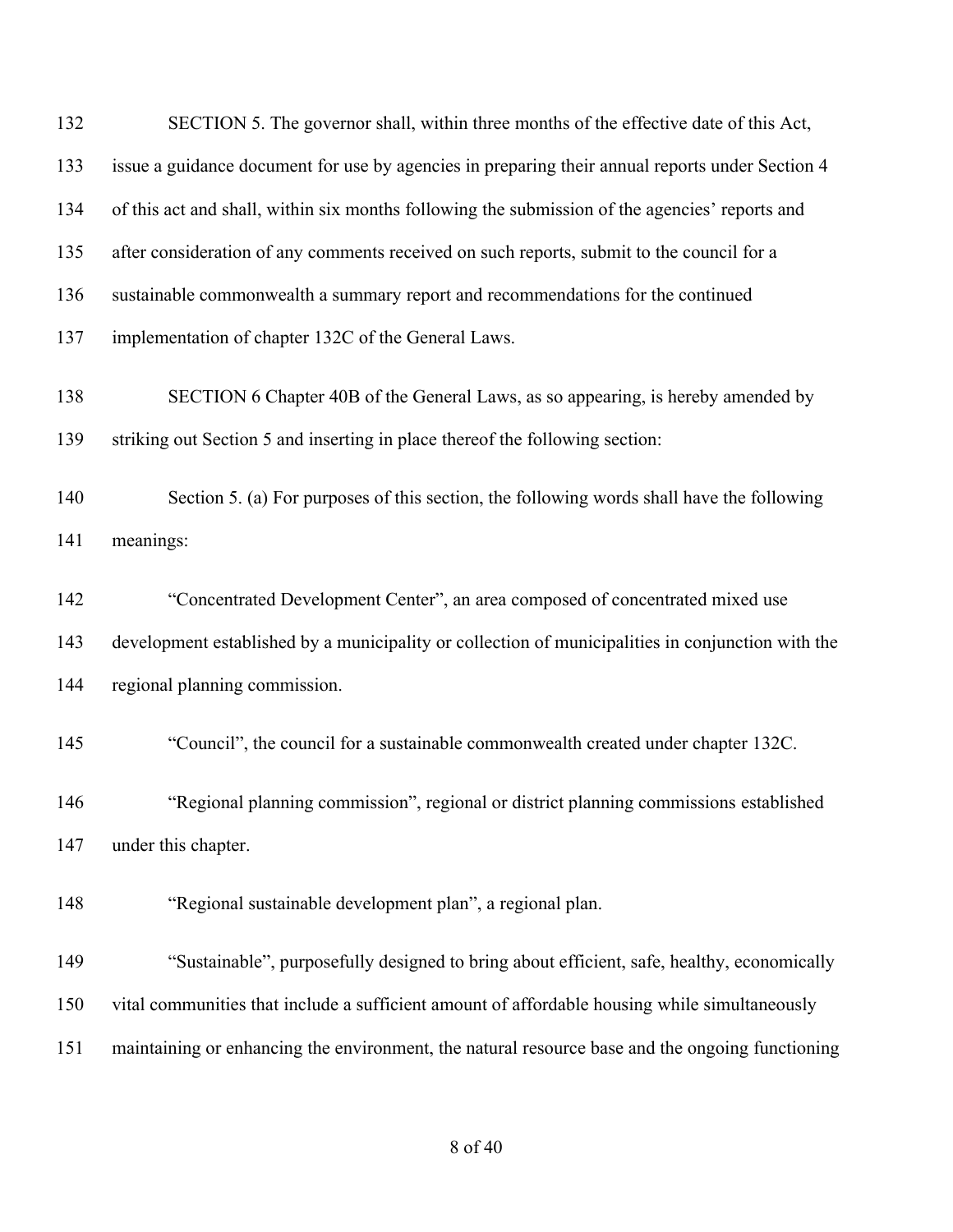of natural ecosystems that are fundamental to sustaining life and prosperity for current as well as future generations.

 "Targeted Investment Area", an area of a municipality or collection of municipalities designated by a regional planning commission, based on municipal recommendations, which is consistent with resource-efficient development and which shall receive priority for public funds.

 (b) (1) Each regional planning commission shall develop a regional sustainable development plan. This may include the revision or modification of a plan previously created under this chapter. Regional plans shall be revised or updated at least every 5 years. Regional plans shall contain the elements of a complete local sustainable development plan as provided in Chapter 41, Section 81D of the General Laws as amended by this Act. Each RPA shall adapt said elements to the regional plan. Regional plans also shall adhere to the policies of the commonwealth established by section 2 of chapter 132C.

164 (2) Regional plans shall consider all local sustainable development plans, created under section 81D of chapter 41 as amended by this Act, of municipalities within the planning region, which are in effect at the time the regional plan is being developed by the regional planning commission. If any local plans within a region's planning district are inconsistent with one another, the regional planning commission shall encourage the conflicting municipalities to create consistent plans and make recommendations for bringing the plans into compliance with one another.

 (c) (1) The regional planning commissions may collectively establish uniform procedures under this section.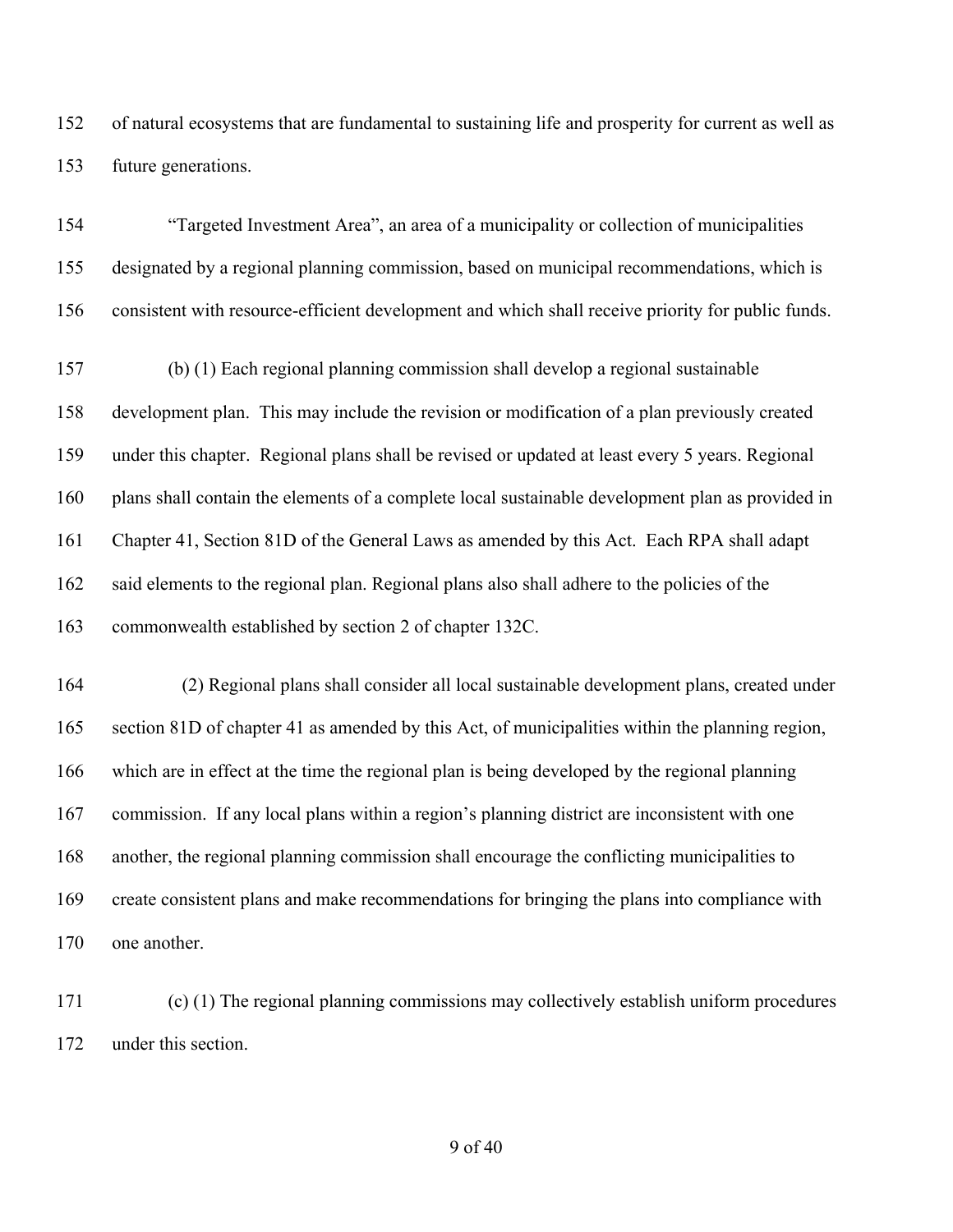173 (2) In developing regional plans, the regional planning commissions shall each employ an open, inclusive and broadly participatory process. The regional planning commissions shall undertake public notification and participation procedures that are designed to seek widespread public participation in the regional planning process, including, but not limited to input from the following: local planning boards and other officials and residents of each municipality within the planning district; business and industry representatives; environmental and public health groups; housing advocates and providers, advocates for the local watershed area or areas; representatives of conservation commissions; officials and/or residents of a neighboring planning region with an interest, and representatives of the commonwealth's agencies and departments who have infrastructure or investments in the planning district.

183 (3) The executive committee of each regional planning commission shall review its regional plan for compliance with this section and internal consistency before forwarding it to its commission members for approval. If a regional plan is approved by a simple majority vote of the regional planning commission's members, the plan shall be considered approved and there shall be a rebuttable presumption that the plan is fully compliant with this section and internally consistent. Once the regional plan is approved by a majority vote of the commission members, the regional planning commission shall forward it to the council for sustainable commonwealth, created under chapter 132C, to enable the commonwealth's agencies to develop capital spending plans that are consistent with the regional plans.

 (d) The regional planning commissions shall review all local sustainable development plans in their jurisdictions under subsection (d) of section 81D of chapter 41 as amended by this Act.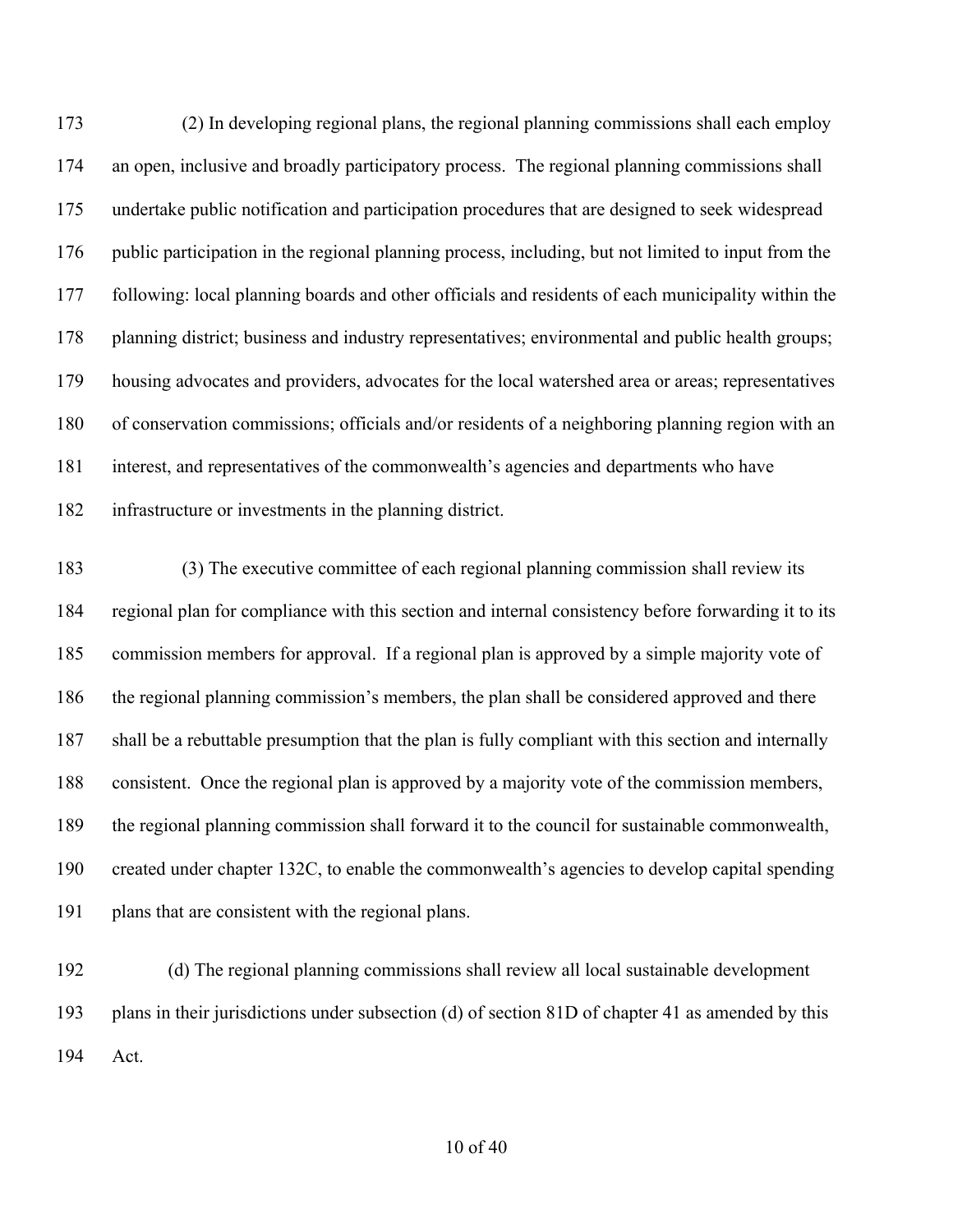(e) The council shall develop minimum guidelines for regional urban initiative programs. Each regional plan shall include an urban initiative planning component. Each regional planning agency shall have the opportunity to expand and shape the urban initiative program to meet the needs of its region.

199 (1) A fundamental element of the urban initiative program shall include identification and designation of Targeted Investment Areas, based on municipal recommendations. Examples include: infill development in areas with infrastructure capacity; re-development of brownfield 202 sites; and adaptive reuse of structures.

203 (2) The urban initiative program shall also require regional planning commissions to work with their municipal jurisdictions to develop criteria for and identify and designate Concentrated Development Centers. Such areas may vary in size and complexity depending on the degree of urbanization in the region or the area proposing designation. Concentrated Development Centers may be designated in the urban economic core, in urban growth areas, in subregional areas, and in suburban and rural centers.

 (f) The regional planning commissions shall develop initial regional sustainable development plans under section 5 of chapter 40B of the General Laws no later than 18 months after the effective date of this act. Under no circumstances shall the failure of a regional planning commission to initiate or complete a regional plan prevent a municipality from developing a local sustainable development plan under section 81D of chapter 41of the General Laws as amended by this Act.

 (g) Regional planning commissions shall be responsible for developing a process to review major developments affecting more than one community. Regional planning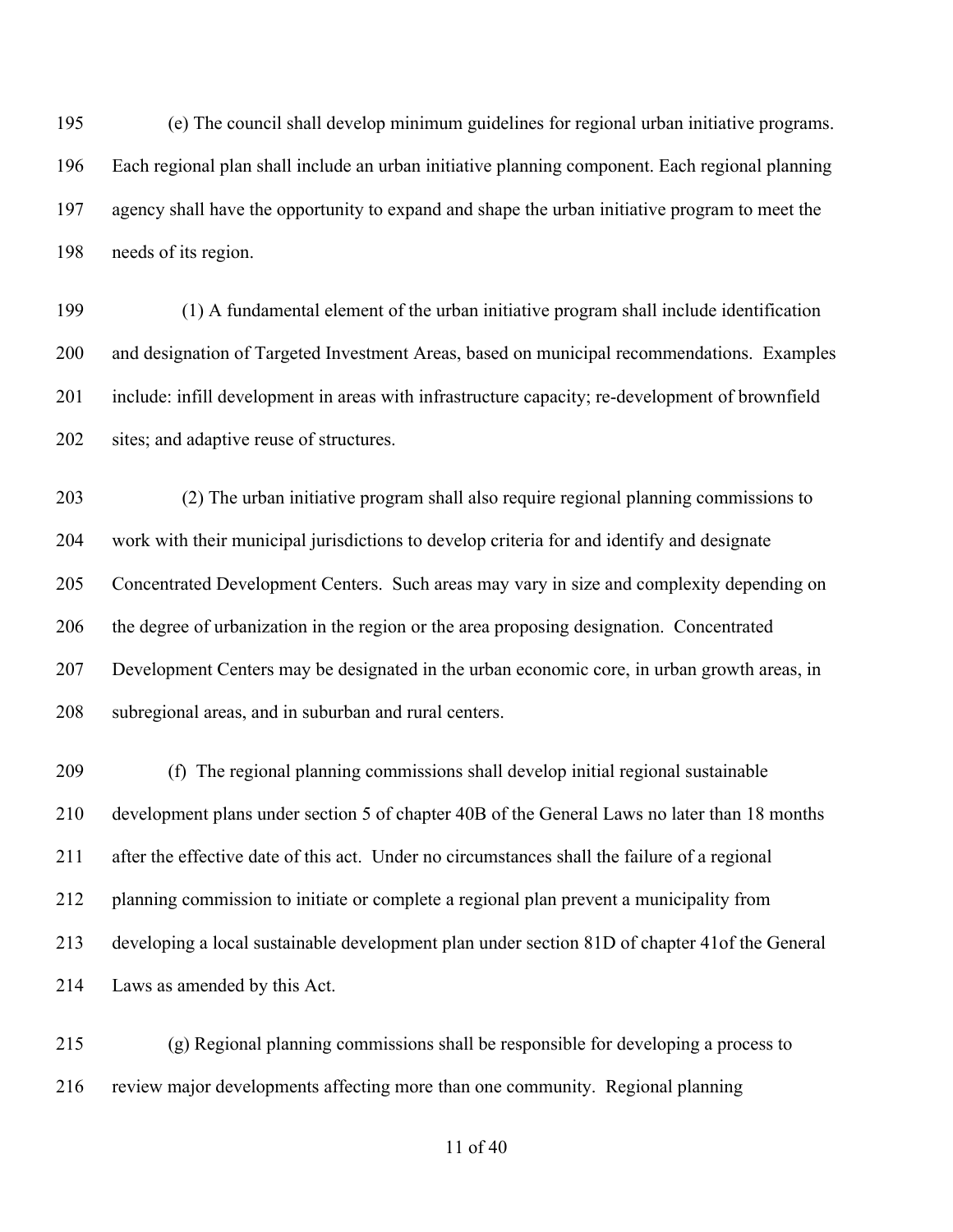| 217 | commissions will establish a definition for major developments and procedures for comment and |
|-----|-----------------------------------------------------------------------------------------------|
| 218 | review. The Planning Board of any municipality within a region can request that the regional  |
| 219 | planning commission hold a public hearing on a major development. Any comments or             |
| 220 | recommendations that result from the review will be shared with the Massachusetts             |
| 221 | Environmental Policy Act (MEPA) office, if the project requires MEPA review, or with the      |
| 222 | appropriate decisionmaking and permitting authorities.                                        |
| 223 | SECTION 7. Chapter 41 of the General Laws, as so appearing, is hereby amended by              |
| 224 | striking out section 81D and inserting in place thereof the following section:                |
| 225 | Section 81D                                                                                   |
| 226 | For purposes of this section, the following words shall have the following<br>(a)             |
| 227 | meanings:                                                                                     |
| 228 | "Council", the council for a sustainable commonwealth created under chapter 132C.             |
| 229 | "Land use regulations", regulations, administered in whole or in part by a municipality,      |
| 230 | which materially affect the purposes of this section, including but not limited to: zoning,   |
| 231 | subdivisions, wetlands, public health and transportation.                                     |
| 232 | "Local sustainable development plan", a local plan.                                           |
| 233 | "Regional planning commissions", organizations established under chapter 40B.                 |
| 234 | "Regional sustainable development plans " or "regional plans", plans developed under          |
| 235 | section 5 of chapter 40B.                                                                     |
|     |                                                                                               |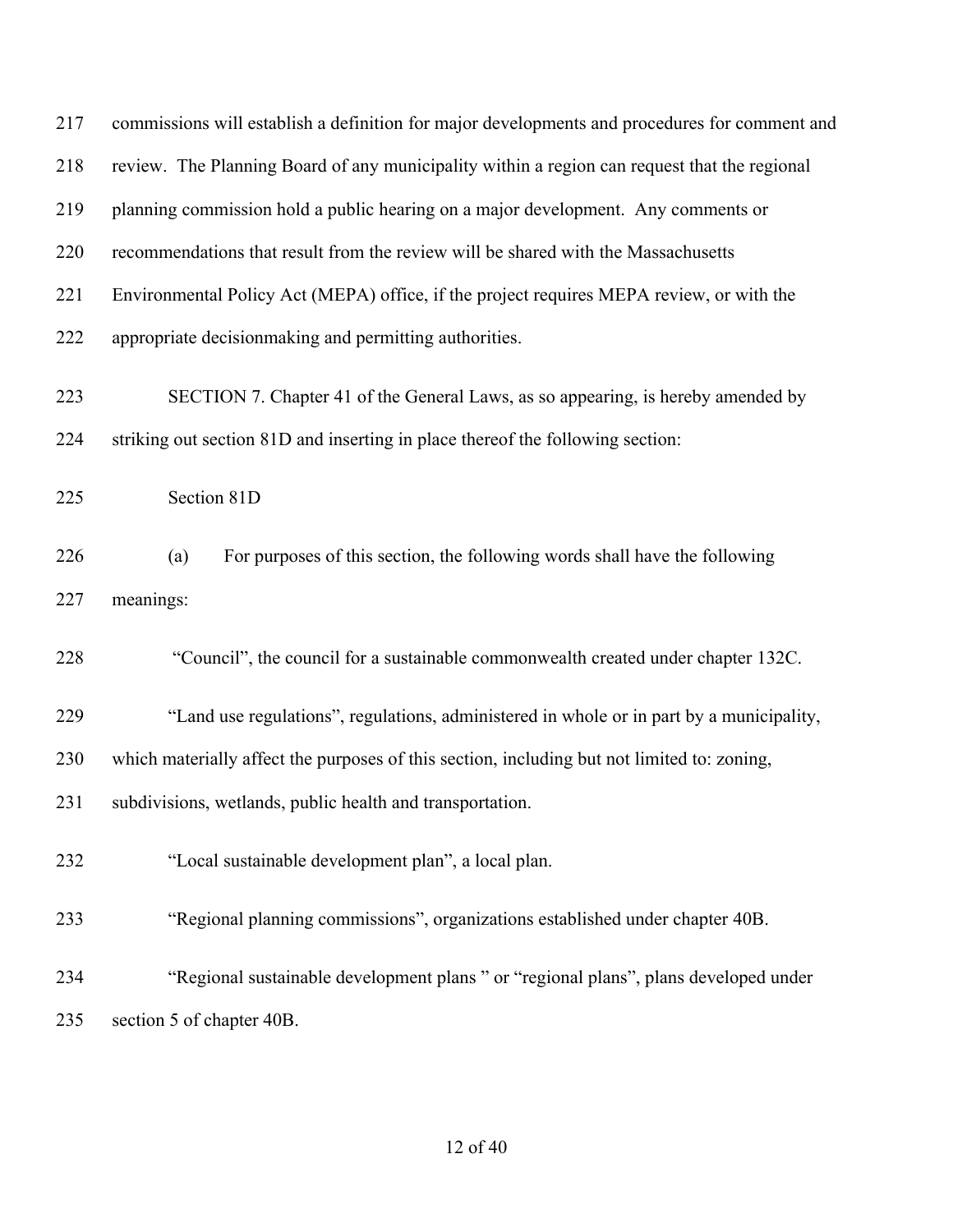"Sustainable", purposefully designed to bring about efficient, safe, healthy, economically vital communities that include a sufficient amount of affordable housing, while simultaneously maintaining and enhancing the environment, the natural resource base and the ongoing functioning of natural ecosystems that are fundamental to sustaining life and prosperity for current as well as future generations.

- (b) (1) A planning board, established in a municipality under section 81A, shall develop, in consultation with other elected and appointed municipal boards, a local sustainable development plan of the municipality and, may, from time to time, extend or perfect such plan. The local plan may be the revision or modification of a plan previously created pursuant to section 81D. The local plan shall be revised or updated at least every 5 years.
- 246 (2) The local sustainable development plan shall be a plan that is designed to provide a basis for decision-making regarding the long-term sustainable development of the municipality. The local plans shall adhere to policies identified in section 2 of chapter 132C.
- 249 (3) The local plan may include text, maps, illustrations or other forms of communication. The local plan shall include the following elements:
- 251 (i) A goals and policies statement which identifies the goals and policies of the municipality to protect its natural resources and to provide for its sustainable growth and development. Each community shall conduct an interactive process as described in subsection (4) to determine municipal priorities and goals, to determine the best way to make development in the municipality sustainable and to identify patterns of development that will be consistent with these goals.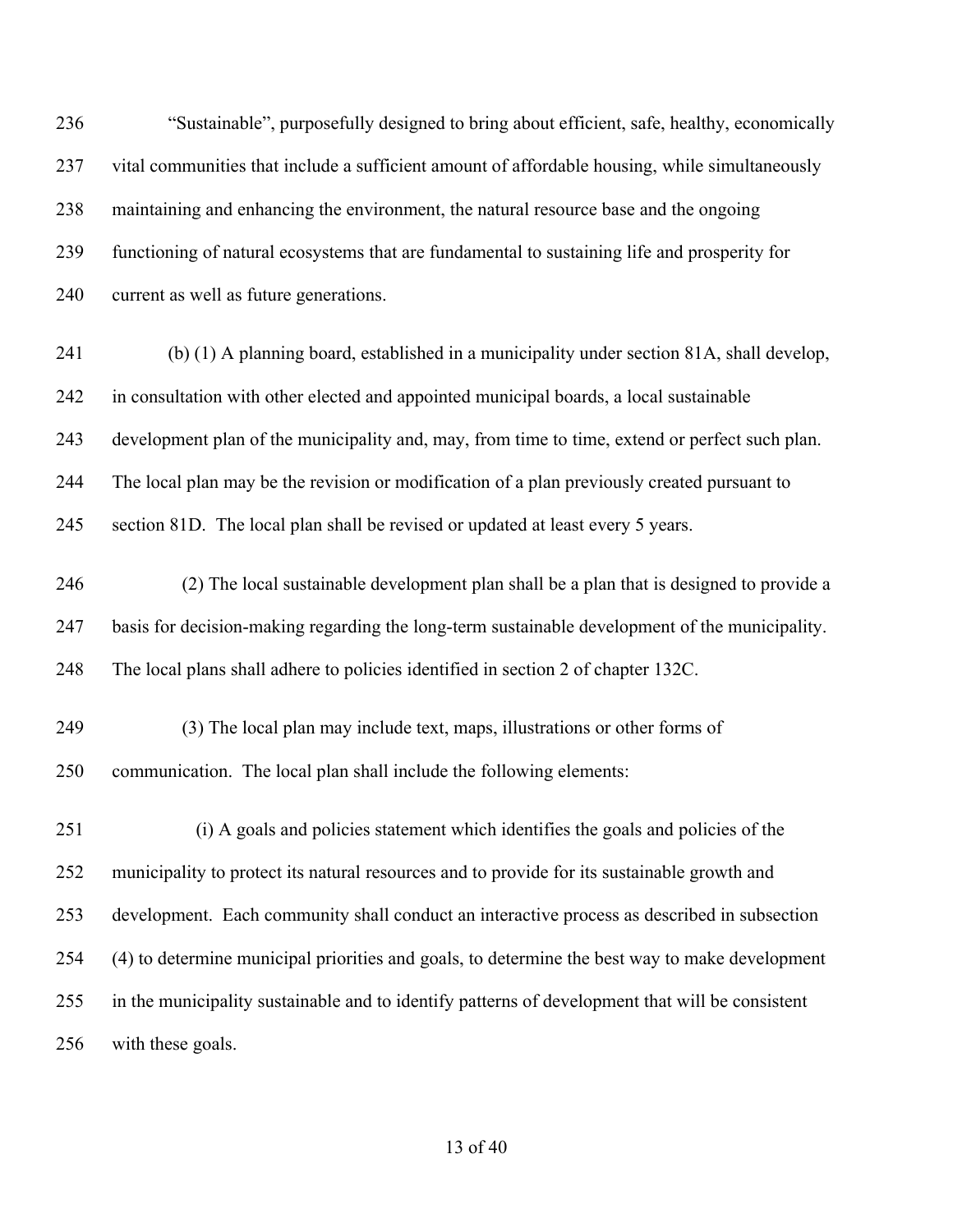257 (ii) Land use plan element illustrating present land uses and designating the proposed distribution, location, and inter-relationship of public and private land uses. This element shall relate population density and building intensity to the capacity of land available and to planned facilities and services. A land use plan map illustrating the land use policies of the municipality 261 shall be included.

262 (iii) Natural and cultural resources element which provides an inventory of the significant natural, cultural, and historic resource areas of the municipality and policies and strategies for the protection and management of such areas. This element shall also include any strategies for protecting community character.

266 (iv) Watershed protection element which identifies ground and surface water resources contained in whole or in part within a municipality, future needs, and threats, including the impact of development on water supply, water quality, river and stream flow and wildlife habitat.

270 (v) Housing element which identifies and analyzes existing and forecasted housing needs and objectives including programs for the preservation, improvement and development of housing, particularly housing that is affordable to residents of the municipality who are low and moderate income as defined by the federal Department of Housing and Urban Development. This element shall identify policies and strategies to provide a range of local affordable housing opportunities and strategies to rezone areas to allow the development of multi-family housing.

276 (vi) Economic development element which identifies policies and strategies for the expansion or stabilization of the local economic base and the promotion of employment opportunities.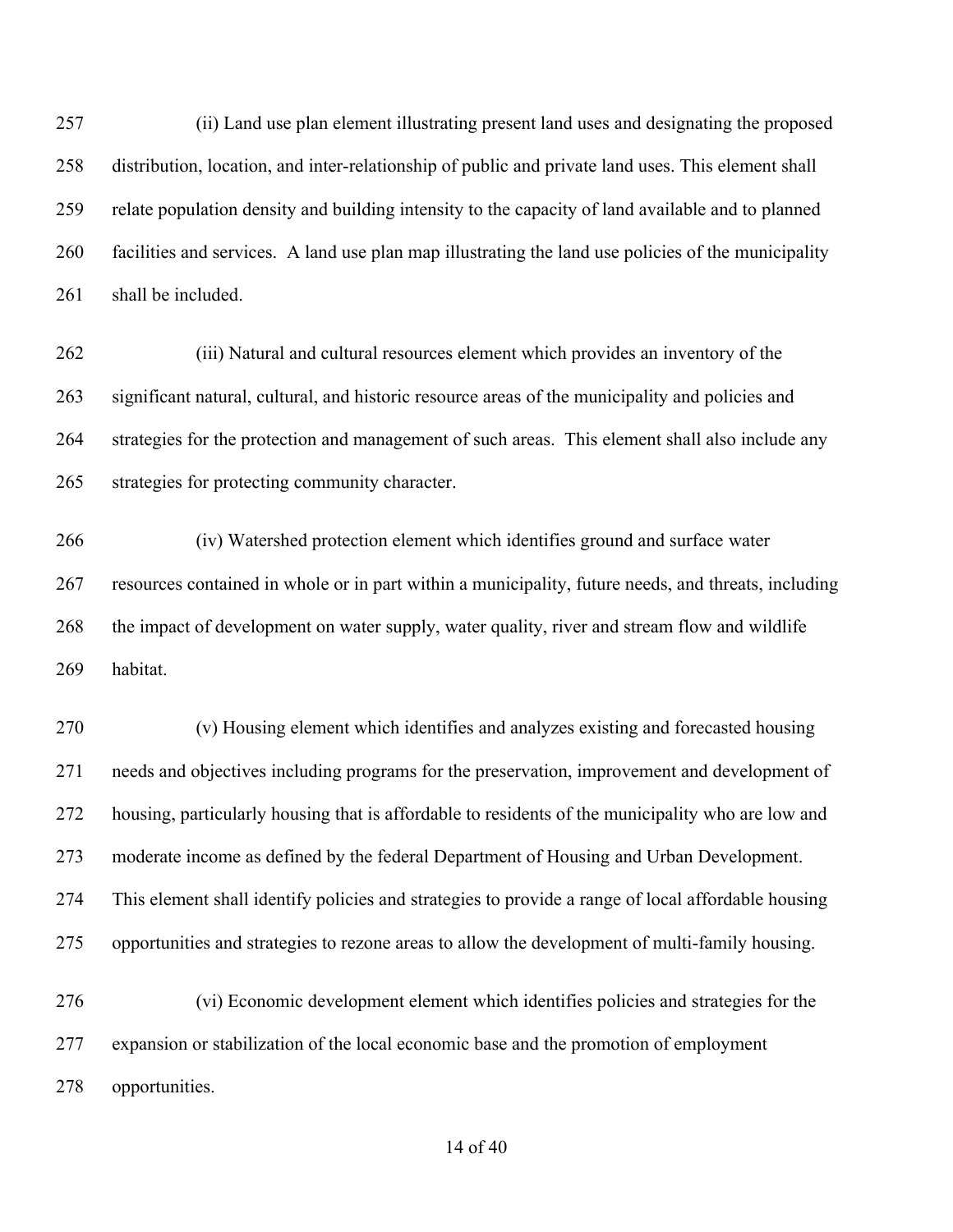279 (vii) Open space and recreation element which provides an inventory of recreational resources and open space areas of the municipality, and policies and strategies for the management and protection of such resources and areas.

282 (viii) Services and facilities element which identifies and analyzes existing and forecasted needs for facilities and services used by the public, including, but not limited to facilities for: education, public safety, water and sewer services, energy demands and energy conservation, and other utilities.

286 (ix) Transportation element which identifies existing and proposed intermodal transportation systems including roads, mass transit, pedestrian, bicycle, and waterways, as well as the impacts of such systems on land uses within the municipality.

289 (x) Implementation program element which defines and schedules the specific municipal actions, including the identification of the anticipated costs and revenues, associated with each element of the plan. Scheduled expansion or replacement of public facilities or circulation system components and the anticipated costs and revenues associated with accomplishments of such activities shall be detailed in this element. This element shall specify the process by which the municipality's regulatory structure shall be amended so as to be consistent with the plan.

296 (xi) Bylaw or ordinance element that shall outline appropriate land use regulations consistent with the Plan and reasonably necessary to implement the elements of the Plan.

298 (4) In developing local plans, the municipalities shall each employ an open, inclusive and broadly participatory process. The municipalities shall undertake public notification and participation procedures that are designed to seek widespread public participation in the local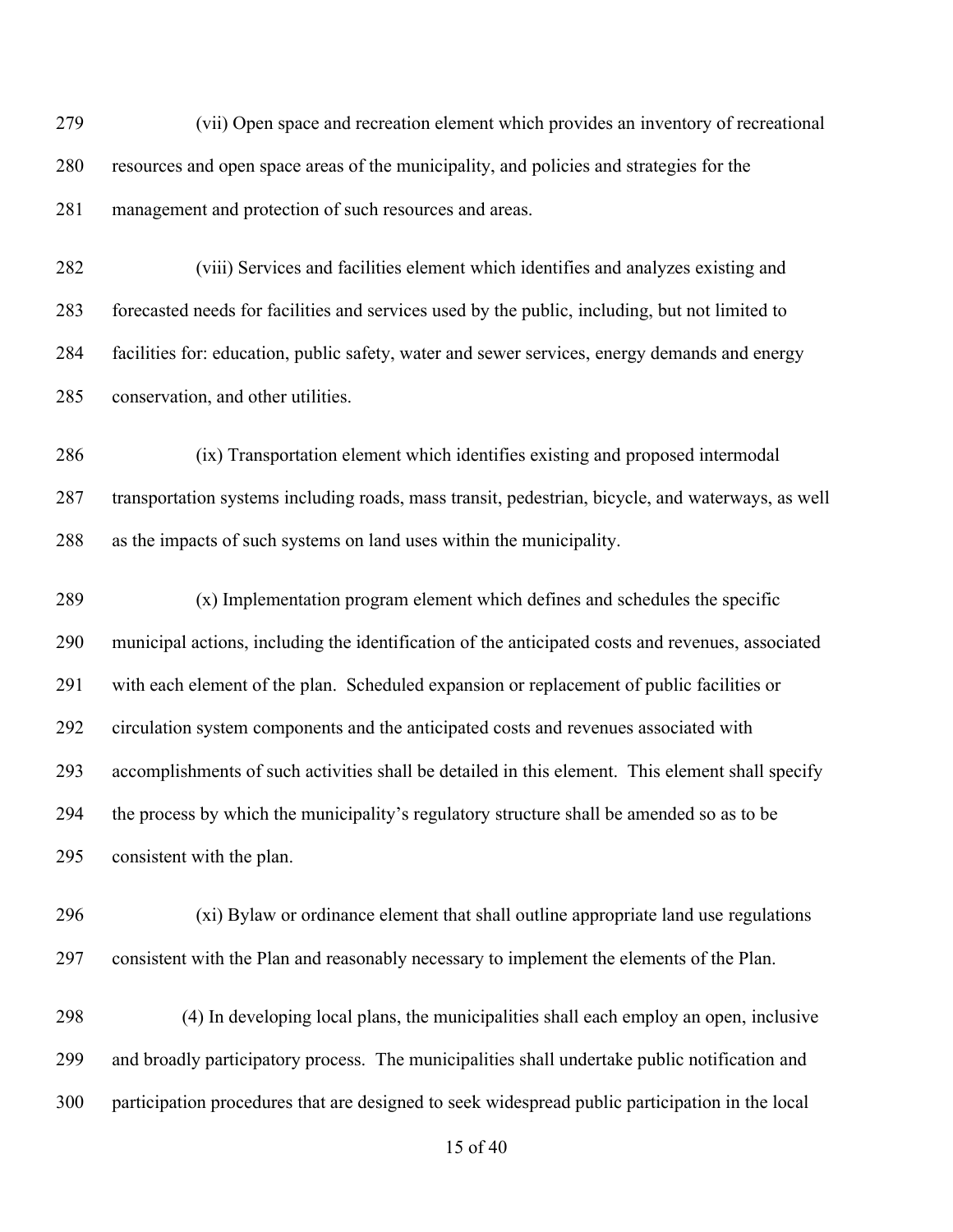planning process, including but not limited to input from the following: local officials and residents of the municipality, neighborhood representatives, business and industry representatives in the community, environmental and public health groups, housing advocates and providers, advocates for the local watershed area or areas; conservation commissions; the appropriate regional planning commission, representatives of neighboring municipalities and representatives of the commonwealth's agencies and departments that have infrastructure or investments in the municipality.

308 (5) To the extent that one or more of the elements of the plan is already addressed in another plan, such as an open space and recreation plan, such plan(s) may be included as a component of the local plan in order to satisfy that particular element of the Plan.

311 (6) A municipality which has an established local sustainable development plan and applies for a state grant from the commonwealth shall prepare and keep on file within the municipality an economic development supplement; but the municipality shall not be required to prepare the supplement if the municipality has a supplement on file . The supplement shall be at least one page in length and shall contain the goals of the municipality with respect to industrial or commercial development, affordable housing, and preservation of parks and open space.

317 (7) All local sustainable development plans shall be internally consistent in their policies, forecasts and standards, shall be consistent with the applicable regional sustainable development plan and shall consider the local sustainable development plans of neighboring municipalities.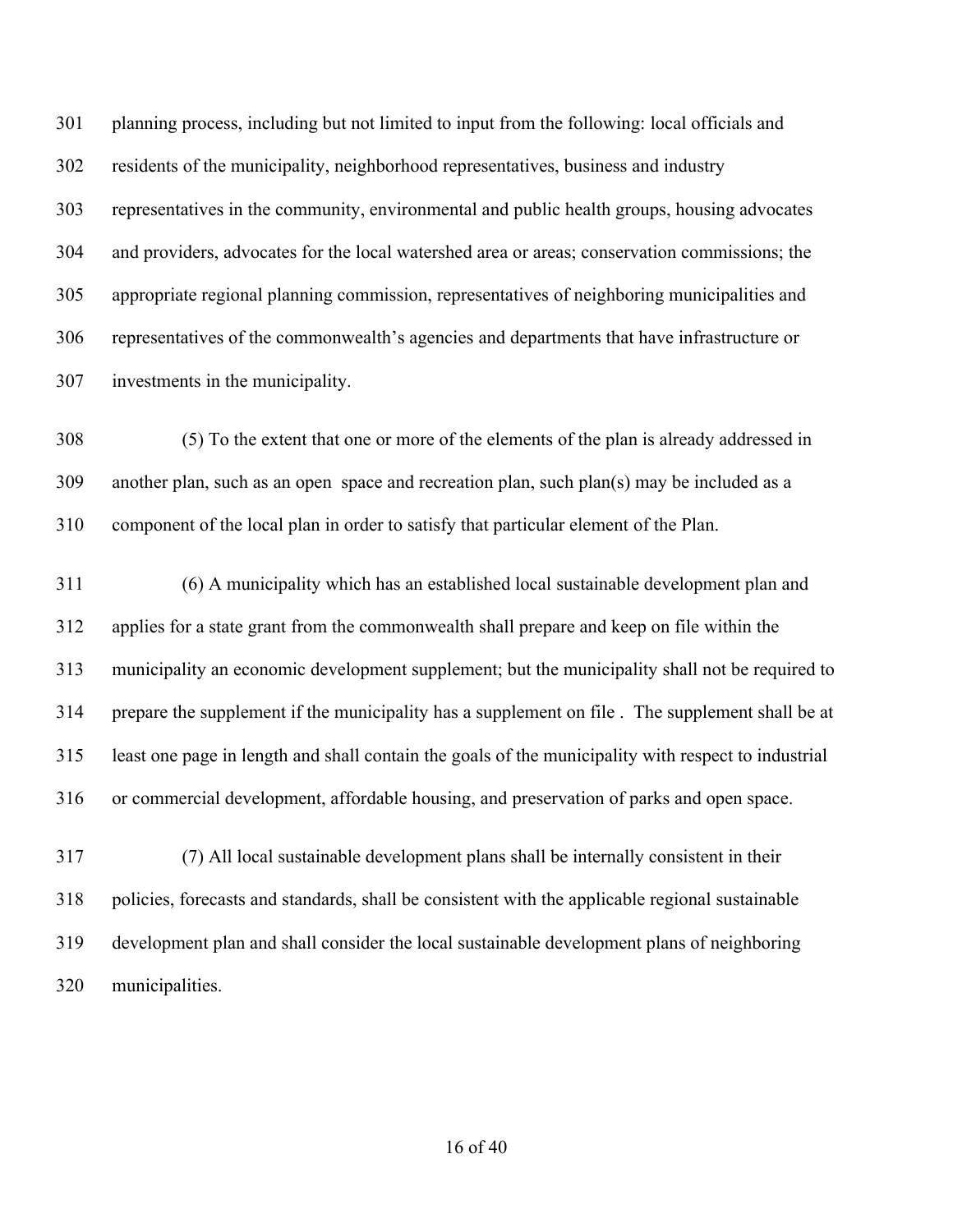321 (8) A local plan shall not be in effect until the plan has been reviewed by the applicable regional planning commission in accordance with subsection (c) and the plan has received local approval in accordance with subsection (d).

 (c) A municipality shall present its completed plan to the applicable regional planning commission for review. The regional planning commission shall, within 60 days of receipt of the plan, prepare and submit to the municipality a written review of the plan that shall certify whether the plan satisfies all the goals and elements required by subsection (b), whether it is both internally consistent and consistent with the applicable regional sustainable development plan, and whether it has given consideration to the local sustainable development plans of neighboring municipalities. The review shall identify any deficiency or omission with respect to each required element and goal described in subsection (b). The review shall include, where appropriate, recommendations as to how any omissions or deficiencies may be rectified. Upon receipt of the regional planning commission's certification indicating satisfactory compliance with this section, the planning board shall file the local plan with the office of the clerk of the municipality.

 (d) Upon receiving certification from the applicable regional planning commission, the planning board shall present the local plan to the municipality's legislative body for approval with an outline of changes needed in the municipalities zoning ordinances, land use regulations or other municipal law to make the plan effective. Any additions to, modifications of, or amendments to the local plan must be presented to and approved by the local legislative body in the same manner. The local plan or local plan modifications shall, upon approval so described, be made part of the public record and a copy of the plan or plan modifications shall be submitted to the department of housing and community development and the executive office of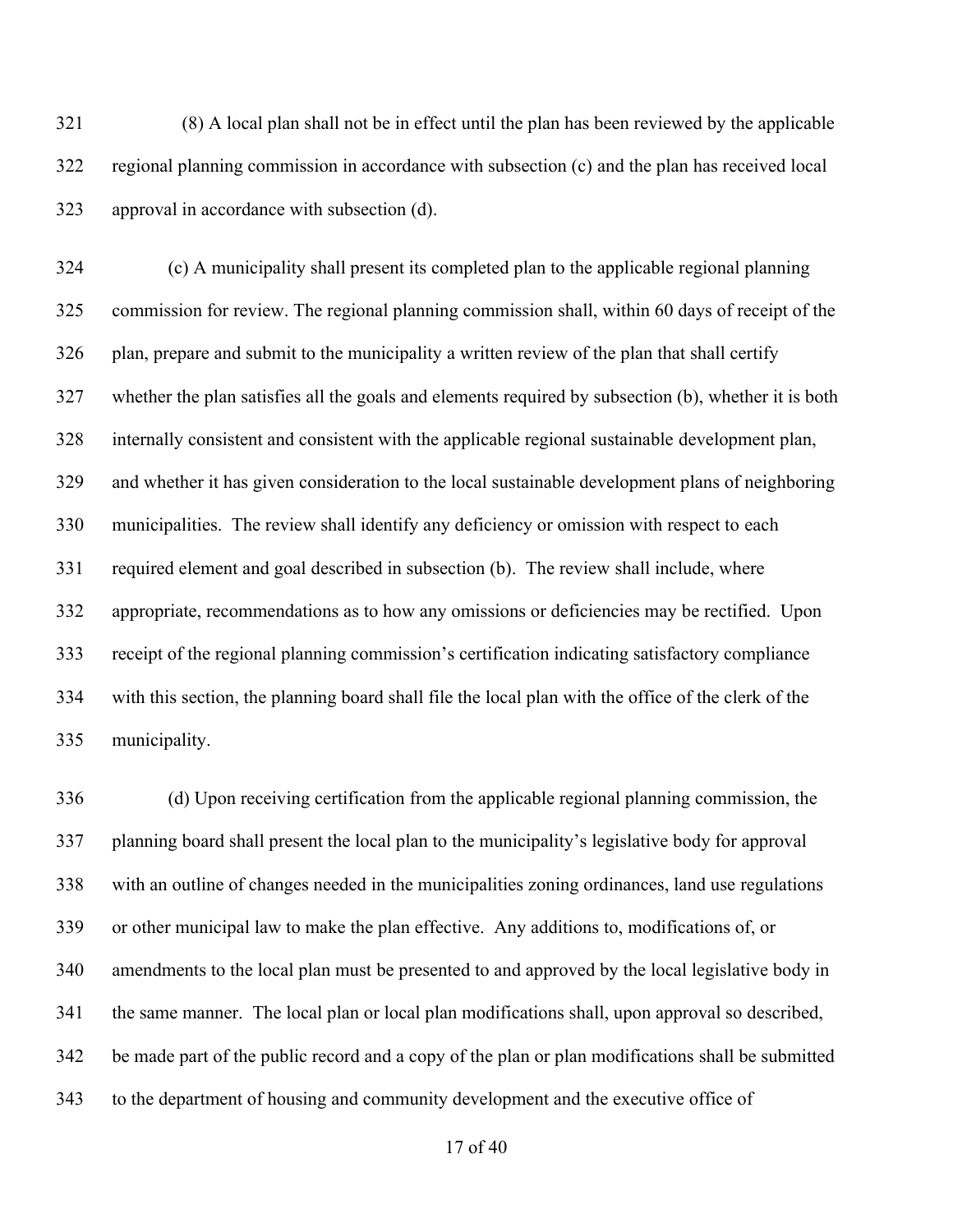environmental affairs. The plan and any modifications to the plan shall be filed with the office of the clerk of the municipality and made available to the public.

 (e) Municipalities shall have five years to make substantial progress towards implementation of their plans. If after five years from the date of certification, the applicable regional planning commission deems that little or no progress has been made towards implementation of the plan through changes in bylaws or ordinances, the plan will be decertified and the regional planning commission shall notify the council of the decertification. SECTION 8 (a) There is hereby established and set up on the books of the commonwealth a Sustainable Development Grant Fund, into which shall be credited monies

 contributed by the commonwealth including any appropriations or other monies authorized by the general court and specifically designated to be credited to said fund. The fund shall be administered by the council. Amounts credited to said fund shall be provided as grants to municipalities and regional planning commissions for activities relating to the development and preparation of local and regional sustainable development plans under this Act.

 (b) The council shall adopt regulations establishing the grant program created under this section of the act including, but not limited to: the factors to be used by the Council in determining the amount of the grant funds that will be awarded to each municipality; an application process for municipalities that choose to apply for grant funds; and provisions governing the funding of regional planning commissions in the conducting of their responsibilities under this Act.

 (c) Factors to be used by the council in determining the amount of grant funds to be provided to each municipality shall include, but not be limited to: complexity of the planning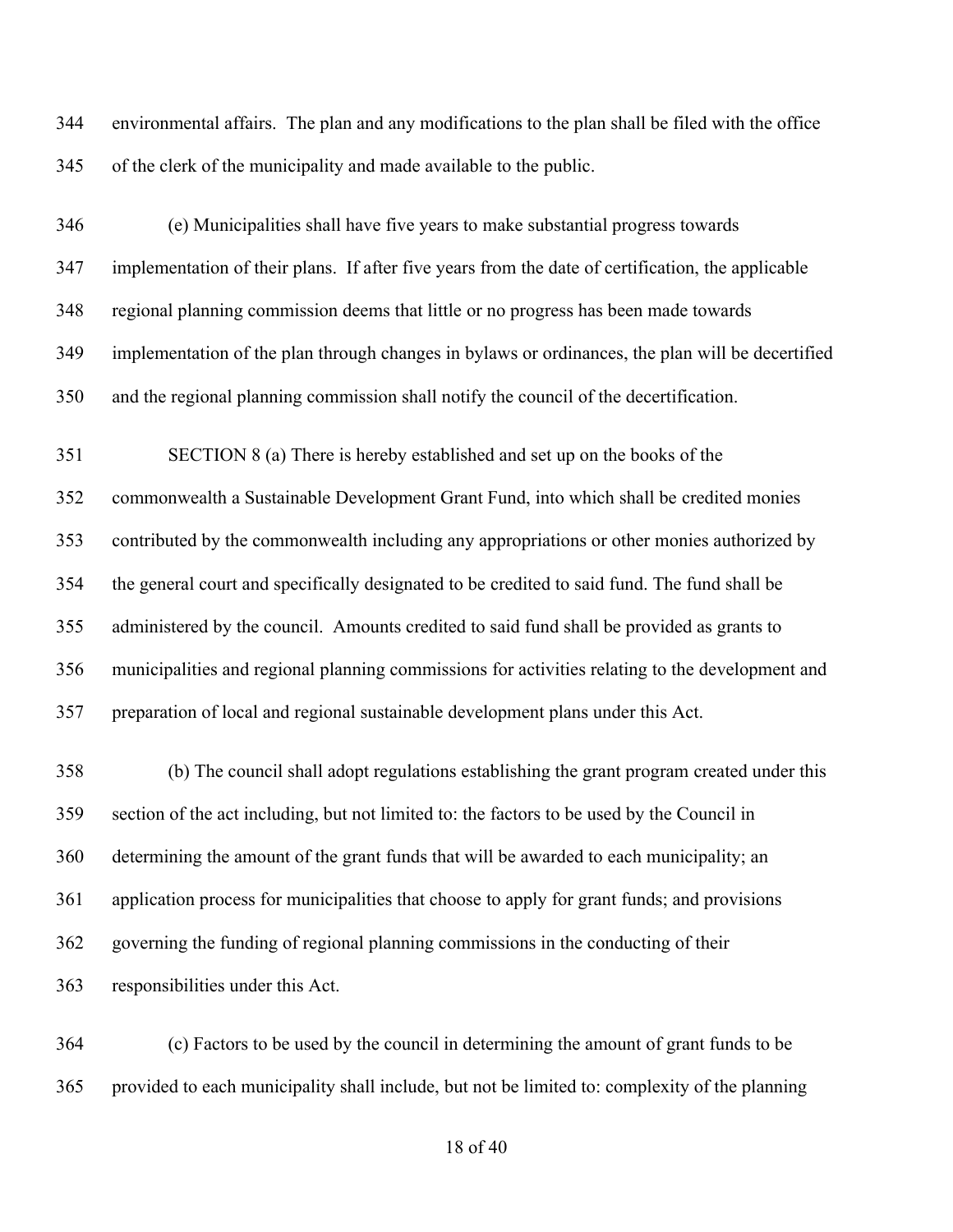issues confronting each municipality, the planning capacity of the municipality, and the capacity of each municipality to fund the planning process. Regulations shall also create an incentive program for multi-municipal planning.

 (d) Provided further that chapters 236 and 246 of the acts and resolves of 2010 be amended to authorize and direct the secretary of environmental affairs and the secretary of transportation to appropriate existing funds not to exceed \$35,000,000 for the purposes outlined in this act. Of this amount, \$5,500,000 will be for one time grants to be made to the regional planning commissions established under chapter 40B of the General Laws to facilitate compliance with section 5 of said chapter 40B as amended by this act, in accordance with the following formula: base funding of \$100,000 per year per regional planning commission, plus 70 cents per capita based upon the most recent U.S. Census data on population.

 SECTION 9. Chapter 40A of the General Laws is hereby amended by inserting after section 1 the following section:-

#### 40A:2. General Purposes of Zoning Ordinances and Bylaws

 (a) The purpose of the zoning ordinances and bylaws as amended by this act is to provide guidance to municipalities in their regulation of land use, growth, and development through the exercise of home rule powers conferred by article 89 of the Massachusetts constitution. Except as hereinafter provided, cities and towns may adopt zoning ordinances and by-laws in furtherance of the purposes contained in this section for the benefit of their present and future inhabitants to the full extent of the powers of such cities and towns, whether such power is independently authorized by the constitution of the Commonwealth or here by the general court incident to power granted to it by the constitution. The Commonwealth shall limit these powers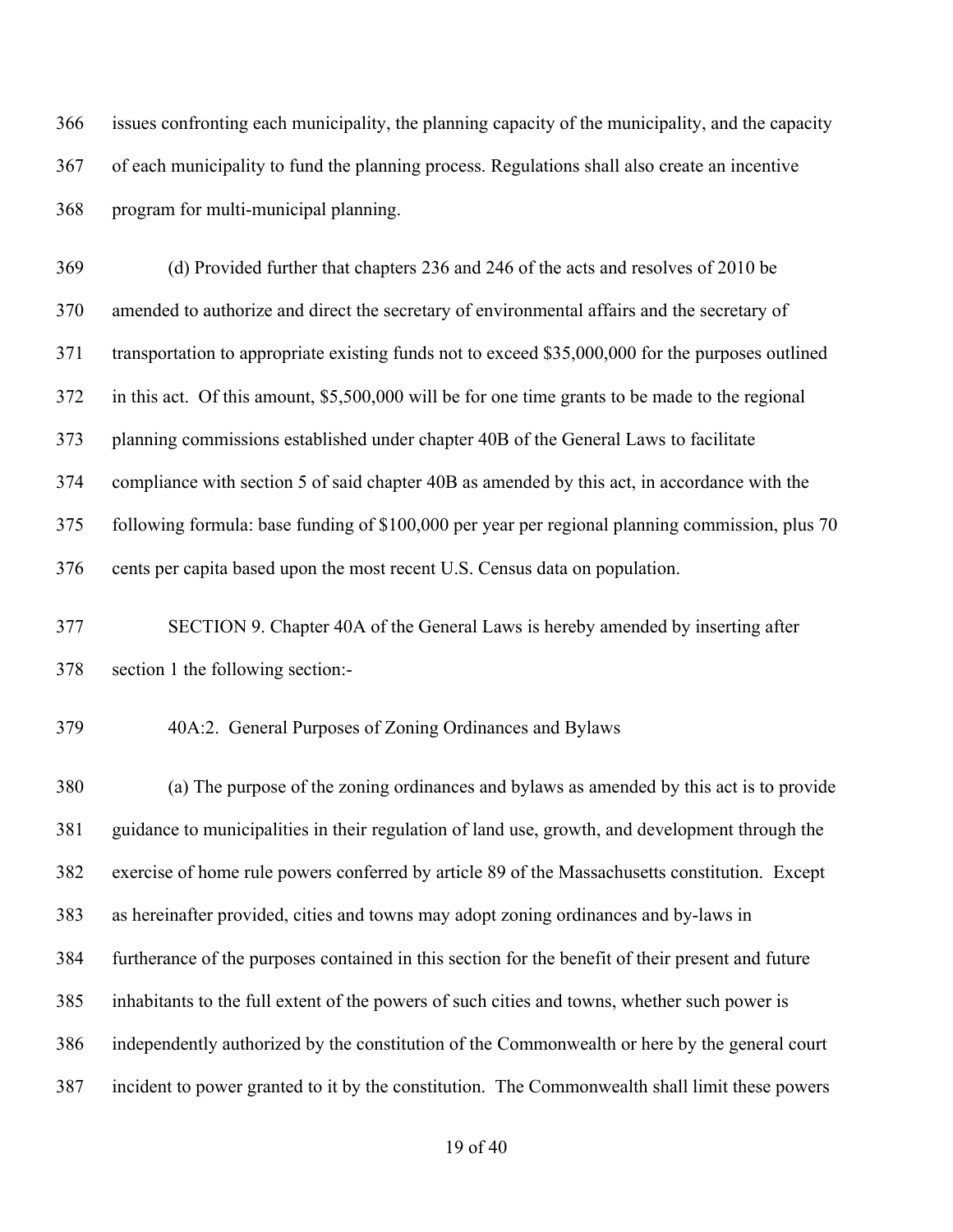only where necessary to ensure consistency in zoning and promote regional and statewide interests as specifically provided herein.

 (b) These zoning ordinances and bylaws are intended to advance the following public purposes of the Commonwealth, each with equal priority and numbered for reference purposes only. The general court recognizes that cities and towns may advance some or all of the purposes listed below or may advance other purposes not listed below as they deem appropriate. 394 (1) Implementation of a plan adopted by the city or town under section 81D of chapter 41 as amended by this Act. 396 (2) Achievement of a balance of housing choices, types and opportunities for all income levels and groups, to assure the health, safety and welfare of all citizens and their rights to affordable, accessible, safe, and sanitary housing. 399 (3) Orderly and sustainable growth and development which recognizes: 400 (i) the goals and patterns of land use contained in a plan adopted by the city or town under section 81D of chapter 41 as amended by this Act; 402 (ii) the natural characteristics of the land, including its suitability for use based on soil characteristics, topography, and susceptibility to surface or groundwater pollution; 404 (iii) the values and dynamic nature of watersheds, coastal and freshwater ponds, the shoreline, and freshwater and coastal wetlands; 406 (iv) the values of unique or valuable natural resources and features;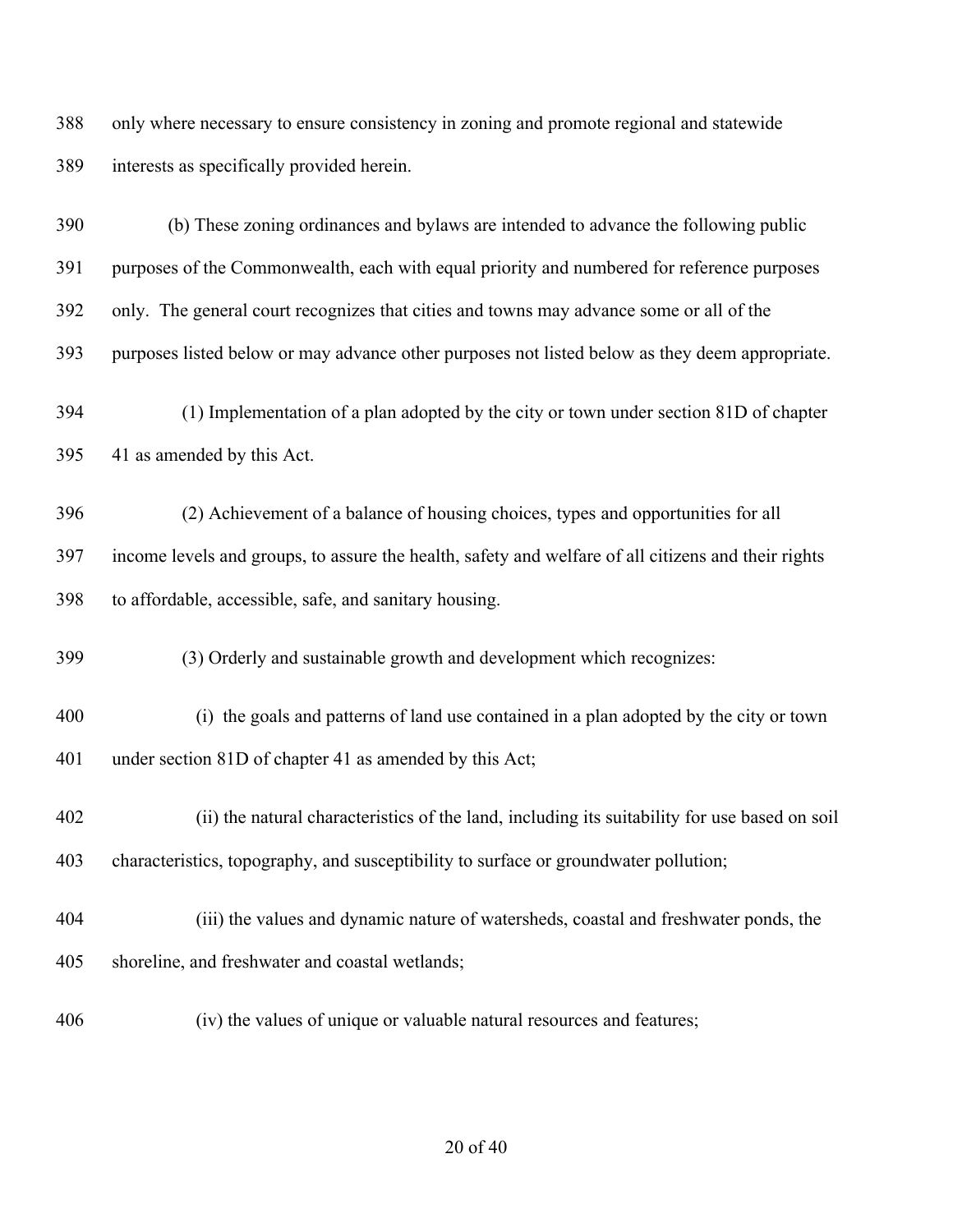407 (v) the availability and capacity of existing and planned public and/or private services and facilities;

409 (vi) the need to balance the "built" environment with the "natural" environment; and 410 (vii) the use of innovative development regulations and techniques such as development agreements, impact fees, inter-municipal transfers of development rights, agricultural zoning, inclusionary zoning, mediation and dispute resolution, and urban growth

boundaries.

414 (4) Control, protection or abatement of air, water, groundwater, noise and light pollution, and soil erosion and sedimentation.

416 (5) Protection of the natural, historic, cultural, aesthetic, and scenic character of the city or town or areas therein.

418 (6) Preservation and promotion of agricultural production, forestry, aquaculture, and open space.

420 (7) Protection of the environment and natural resources, including but not limited to farmland, forestland, water quality and quantity, shore lands, ridgelines, recreational resources, open spaces, special habitats and ecosystems and other qualities of the environment and natural resources set forth in article 97 of the Massachusetts constitution.

424 (8) Protection of public investment in transportation, water, storm water management systems, sewage treatment and disposal, solid waste treatment and disposal, schools, recreation, public facilities, open space, and other public requirements.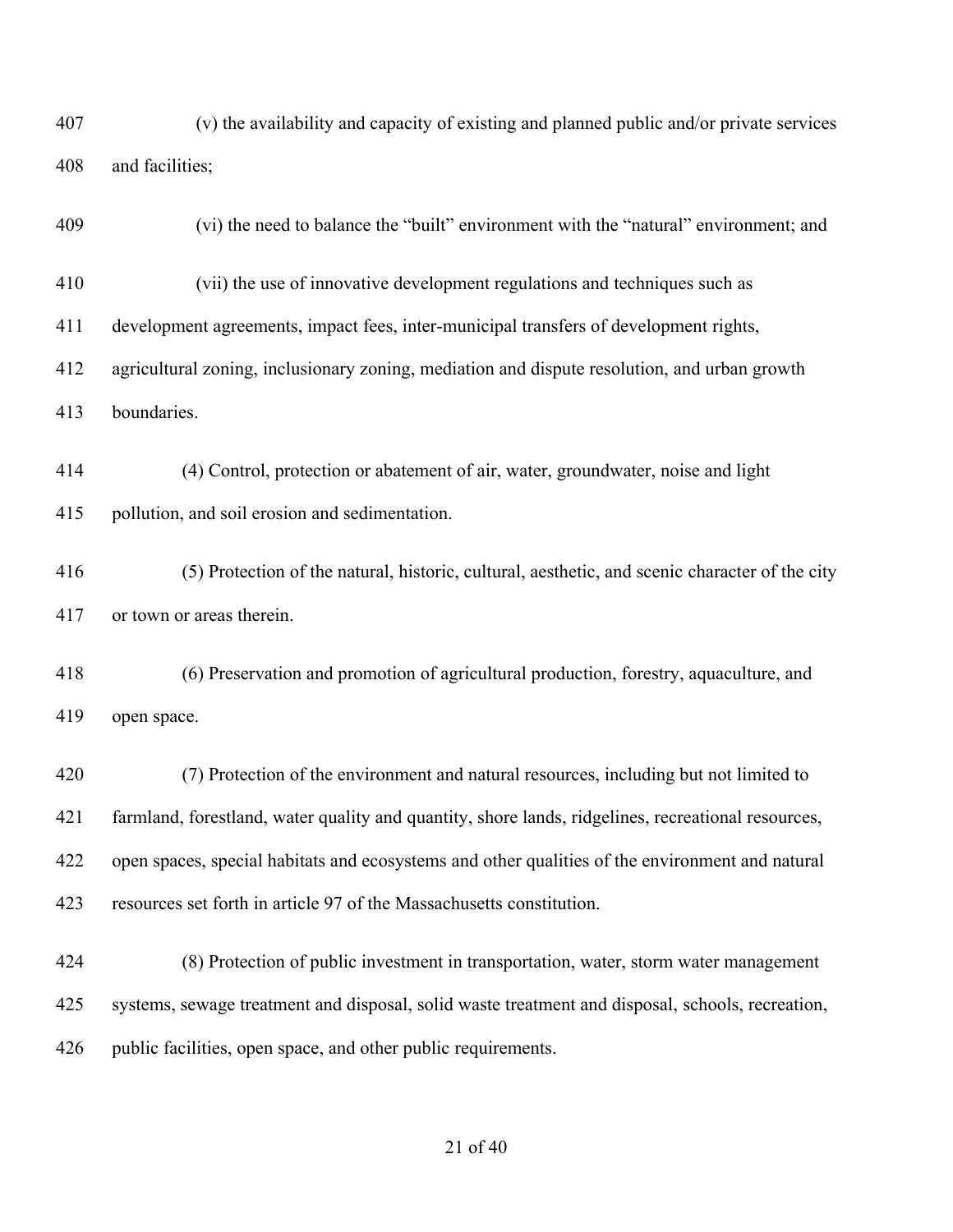427 (9) Improvement and expansion of existing infrastructure and construction of new 428 infrastructure in support of a plan adopted by the city or town under section 81D of chapter 41 as 429 amended by this Act and the purposes listed herein.

430 (10) An energy efficient, convenient and safe transportation infrastructure with as wide 431 a choice of modes as practical, including, wherever possible, maximal access to public transit 432 systems.

433 (11) Sustained or enhanced economic viability of the community and the region.

434 (12) Coordination of land uses with contiguous municipalities, other municipalities, the 435 state, and other agencies, as appropriate, especially with regard to resources and facilities that 436 extend beyond municipal boundaries or have a direct impact on that municipality.

437 (13) Accommodation of regional growth in a fair and equitable, but sustainable manner 438 among municipalities.

439 (14) Efficient, fair and timely review of development proposals, to clarify and expedite 440 the zoning approval process.

441 (15) Effective procedures for the administration of the zoning ordinance or bylaw, 442 including, but not limited to, variances, special permits, other locally-adopted zoning permits, 443 reviews or procedures, and, where adopted, procedures for modification.

444 (16) Protection of the public health, safety, and general welfare.

445 (17) A range of uses and intensities of use appropriate to the character of the city or 446 town and reflecting current and expected sustainable future needs.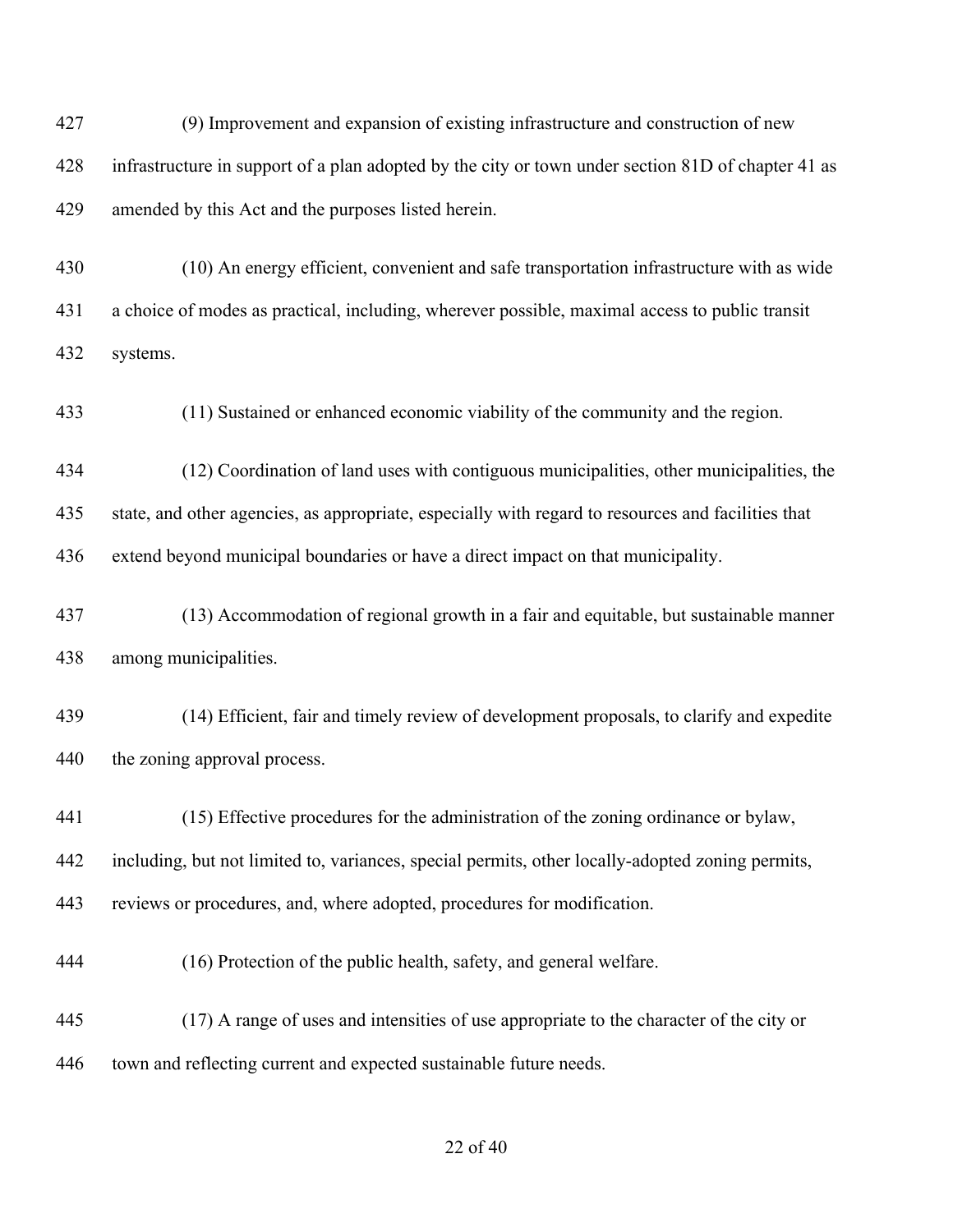| 447 | (18) Safety from fire, flood, and other natural or man-made disasters.                            |
|-----|---------------------------------------------------------------------------------------------------|
| 448 | (19) High level of quality in the design and development of private and public facilities.        |
| 449 | (20) Conservation of the value of land and buildings.                                             |
| 450 | (21) Conservation and enhancement of community amenities.                                         |
| 451 | (22) Efficiency in energy usage and the reduction of pollution from energy generation,            |
| 452 | including the promotion of renewable energy sources and associated technologies.                  |
| 453 | SECTION 10. Section 3 of chapter 40A of the General Laws, as appearing in the 2016                |
| 454 | Official Edition, is hereby amended by inserting, after the word "the", in line 25, the following |
| 455 | word:- minimum.                                                                                   |
| 456 | SECTION 11. Said section 3 of said chapter 40A, as so appearing, is hereby further                |
| 457 | amended by striking out, in lines 26-34 inclusive, the words "nor shall any such ordinance or by- |
| 458 | law prohibit, regulate or restrict the use of land or structures for religious purposes or for    |
| 459 | educational purposes on land owned or leased by the commonwealth or any of its agencies,          |
| 460 | subdivisions or bodies politic, or by a religious sect or denomination, or by a nonprofit         |
| 461 | educational corporation; provided, however, that such land or structures may be subject to        |
| 462 | reasonable regulations concerning the bulk and height of structures and determining yard sizes,   |
| 463 | lot area, setbacks, open space, parking and building coverage requirements.".                     |
| 464 | SECTION 12. Said section 3 of said chapter 40A, as so appearing, is hereby further                |
| 465 | amended by striking out the third paragraph and inserting in place thereof the following          |
| 466 | paragraph:-.                                                                                      |
|     |                                                                                                   |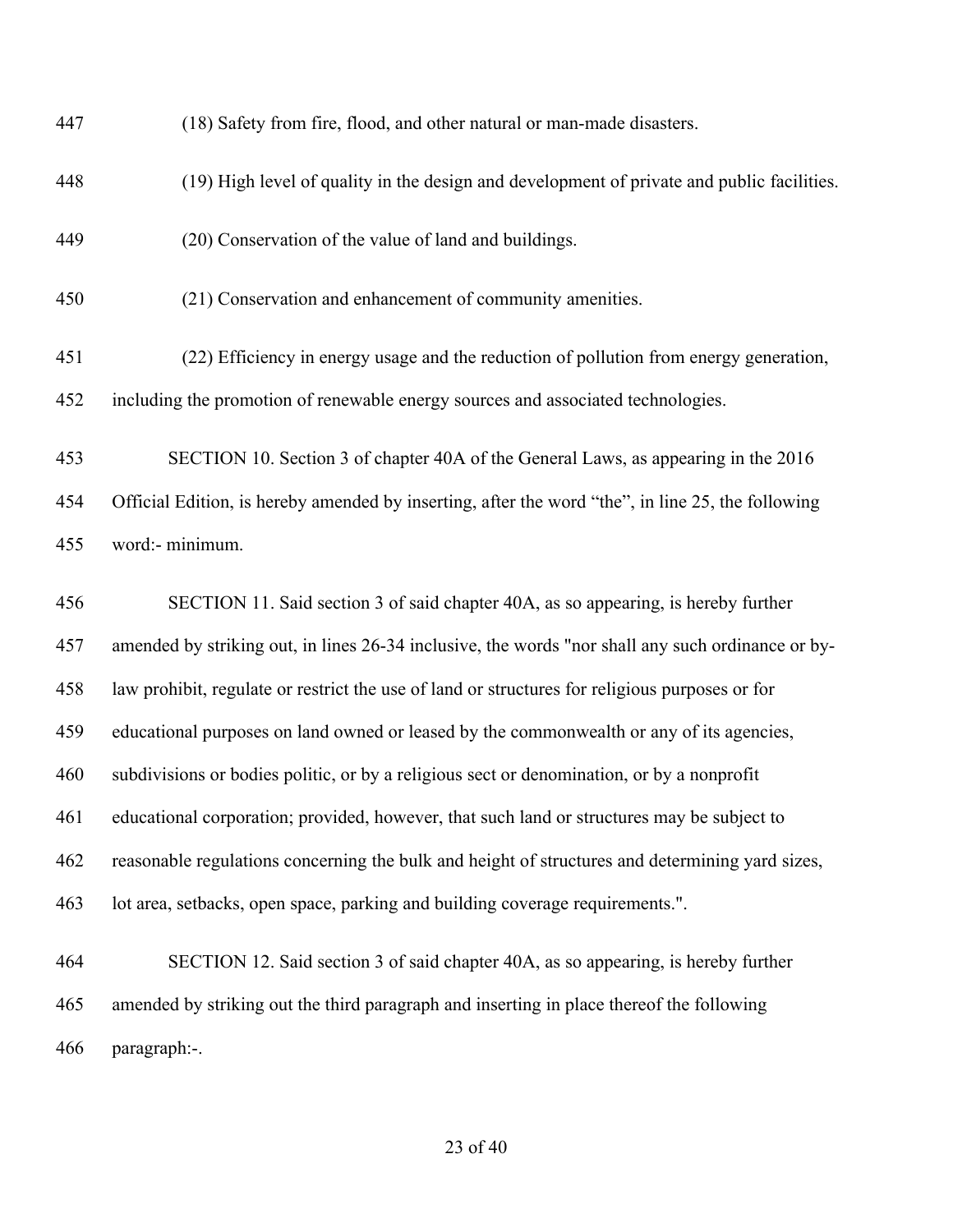Zoning ordinances or bylaws shall not prohibit the use of land or structures thereon for: a) educational purposes on land owned or leased by the Commonwealth or any of its agencies, subdivisions or bodies politic or by a nonprofit educational corporation; b) religious purposes by a religious sect or denomination; c) the purposes of operating a child care facility or d) the purposes of operating a community residential program. As used in this section the following words shall have the following meanings: a) "educational purposes" means public and nonprofit private primary, secondary and higher educational purposes; b) "child care facility" means a day care center or school age child care program, as those terms are defined in section 9 of chapter 28A; c) "community residential program" means a residential facility licensed by the Commonwealth to provide care or shelter or supervision or education to a maximum of eight (8) individuals with a mental or physical disability or to victims of crime, of physical or mental abuse, or of neglect in a small-scale residential setting with on-site or off-site supervision. The land or structures used for such purposes may, however, be subject to reasonable regulations regarding the bulk and height of structures, yard sizes, frontage, lot area, building coverage requirements, setbacks, floor area ratio, parking, access and egress, lighting, drainage, landscaping, buffering and open space, and similar matters. Compliance with such regulations may be determined as provided by ordinance or bylaw in each city or town, including through site plan review under which reasonable conditions, safeguards, and limitations to mitigate the impact of a specific use of land or structures on the neighborhood may be imposed pursuant to section 7A of this chapter. In addition, the application of such regulations to particular land or structures used for such purposes may be waived in whole or in part by special permit, and reasonable conditions may be imposed as part of the special permit. The waiver may be granted if the special permit granting authority finds, based upon the evidence presented by the person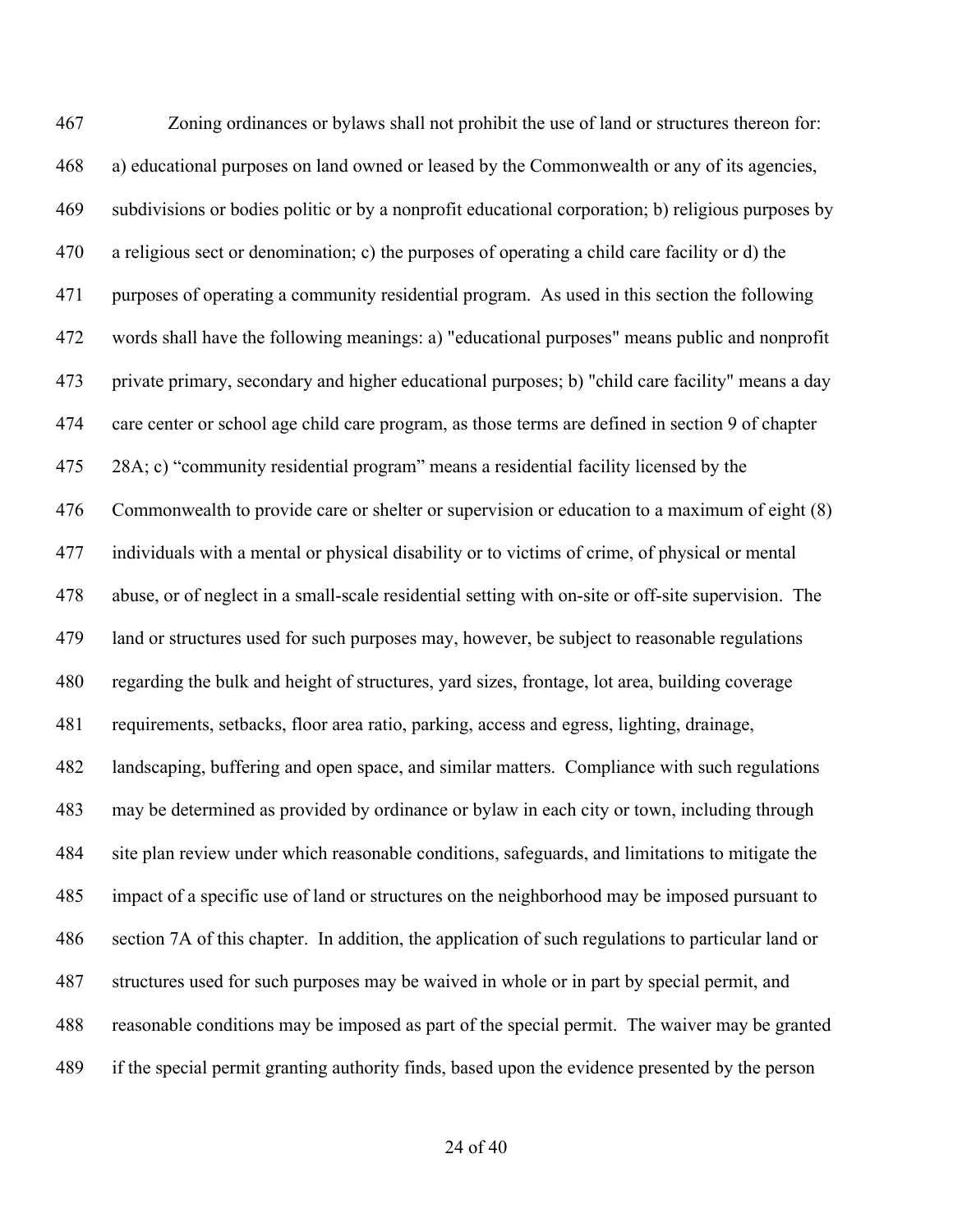seeking the waiver, that the waiver will not result in substantially more detriment to the neighborhood than the use of the particular land or structures for such purposes without the waiver."

 SECTION 13. Section 5 of said chapter 40A, as so appearing, is hereby amended by inserting, after the tenth paragraph, the following paragraphs:-

 A zoning ordinance or bylaw adopted or amended under this chapter shall not be inconsistent with a plan prepared by the city or town under section 81D of chapter 41 as amended by this Act. Said ordinances or bylaws shall provide that in the instance of uncertainty in the construction or application of any section therein, the ordinance or by-law shall be construed in a manner that will further the implementation of, and not be contrary to, the goals, policies and applicable elements of said plan. This paragraph shall not become effective until

501 five years after it is enacted in the General Laws.

# SECTION 14. Chapter 40A of the General Laws is hereby amended by striking out section 6 and inserting in place thereof the following section:-.

- 40A:6. Applicability of Zoning Ordinances and Bylaws
- 40A:6A. Nonconforming Lots, Structures and Uses
- (a) Residential Lot Exemption

Increases in lot area, frontage, width or depth, or building setback requirements of a

zoning ordinance or bylaw shall not apply to a lot for single- or two-family residential use which

immediately prior to the effective date of the zoning amendment that rendered the lot

nonconforming: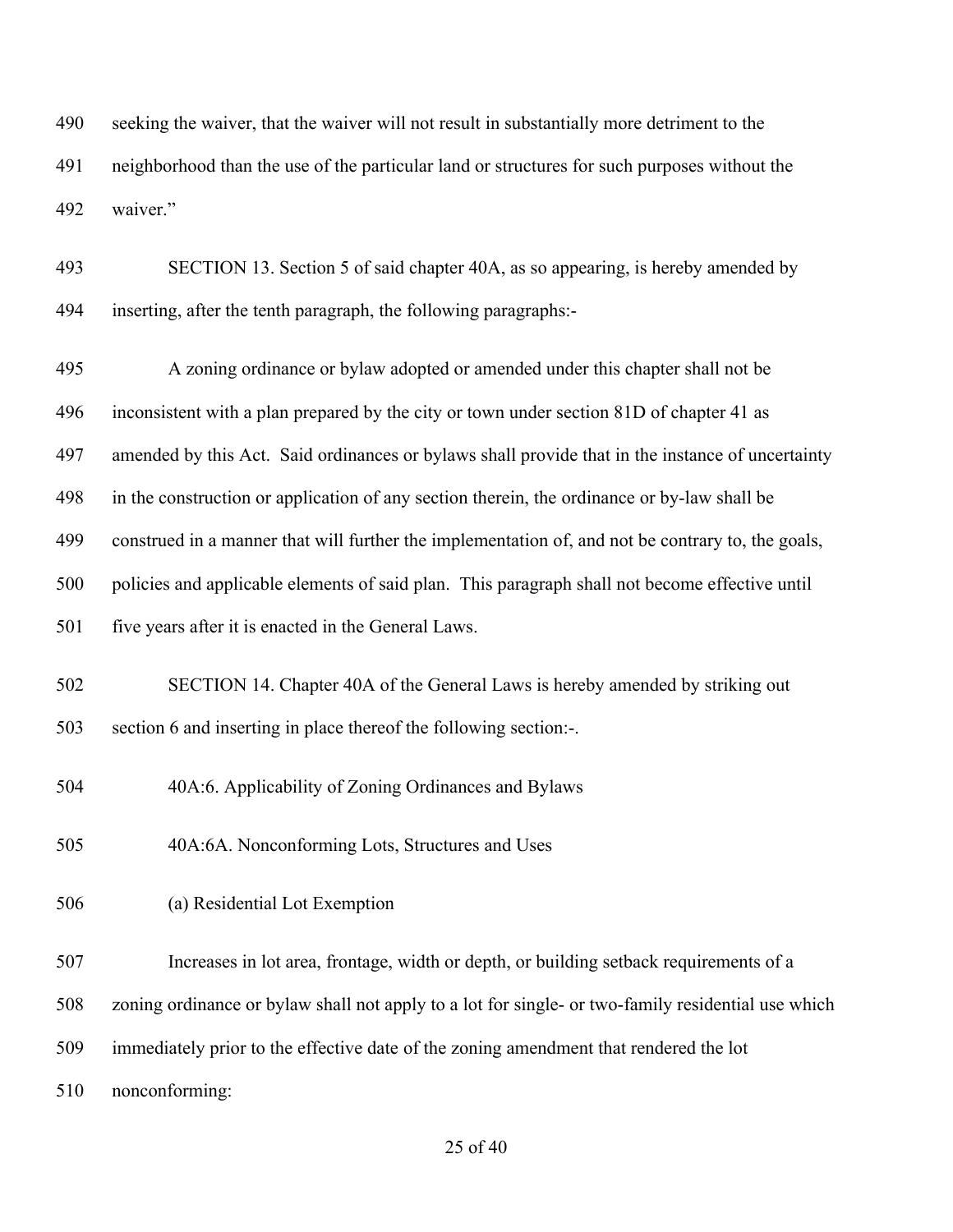| 511        | (1) was shown or described as a separate lot on a recorded plan or deed or on an                    |
|------------|-----------------------------------------------------------------------------------------------------|
| 512        | assessors map or plat and has access to and frontage on an existing public way, or if not, to a way |
| 513        | of sufficient width, grade and construction to provide safe access to such lot as the planning      |
| 514        | board or its designee may determine; and                                                            |
| 515<br>516 | (2) conformed to the then existing lot area, frontage and lot width or depth<br>requirements; and   |
|            |                                                                                                     |
| 517        | (3) had at least five thousand square feet of area and fifty feet of frontage in the case of        |
| 518        | a single-family residential use and at least seventy-five thousand square feet of area and seventy- |
| 519        | five feet of frontage in the case of two-family residential use; and                                |
| 520        | (4) was not held in common ownership with any adjoining land. For the purposes of                   |
| 521        | this section, common ownership shall include lots held by separate legal entities, persons or       |
| 522        | trusts under common control or with common beneficial interests.                                    |
| 523        | (b) Lawfully Nonconforming Structures and Uses                                                      |
| 524        | (1) For the purposes of this section, a lawfully nonconforming structure or use shall be            |
| 525        | a structure or use lawfully in existence at the time of the effective date of the zoning amendment  |
| 526        | rendering such structure or use nonconforming.                                                      |
| 527        | (2) Adoption or amendment of a zoning ordinance or bylaw shall not apply to lawfully                |
| 528        | nonconforming structures or uses and shall not apply to structures and uses lawfully begun prior    |
| 529        | to the first publication of notice of the public hearing on the adoption or amendment of the        |
| 530        | relevant zoning ordinance or bylaw required by section five.                                        |
|            |                                                                                                     |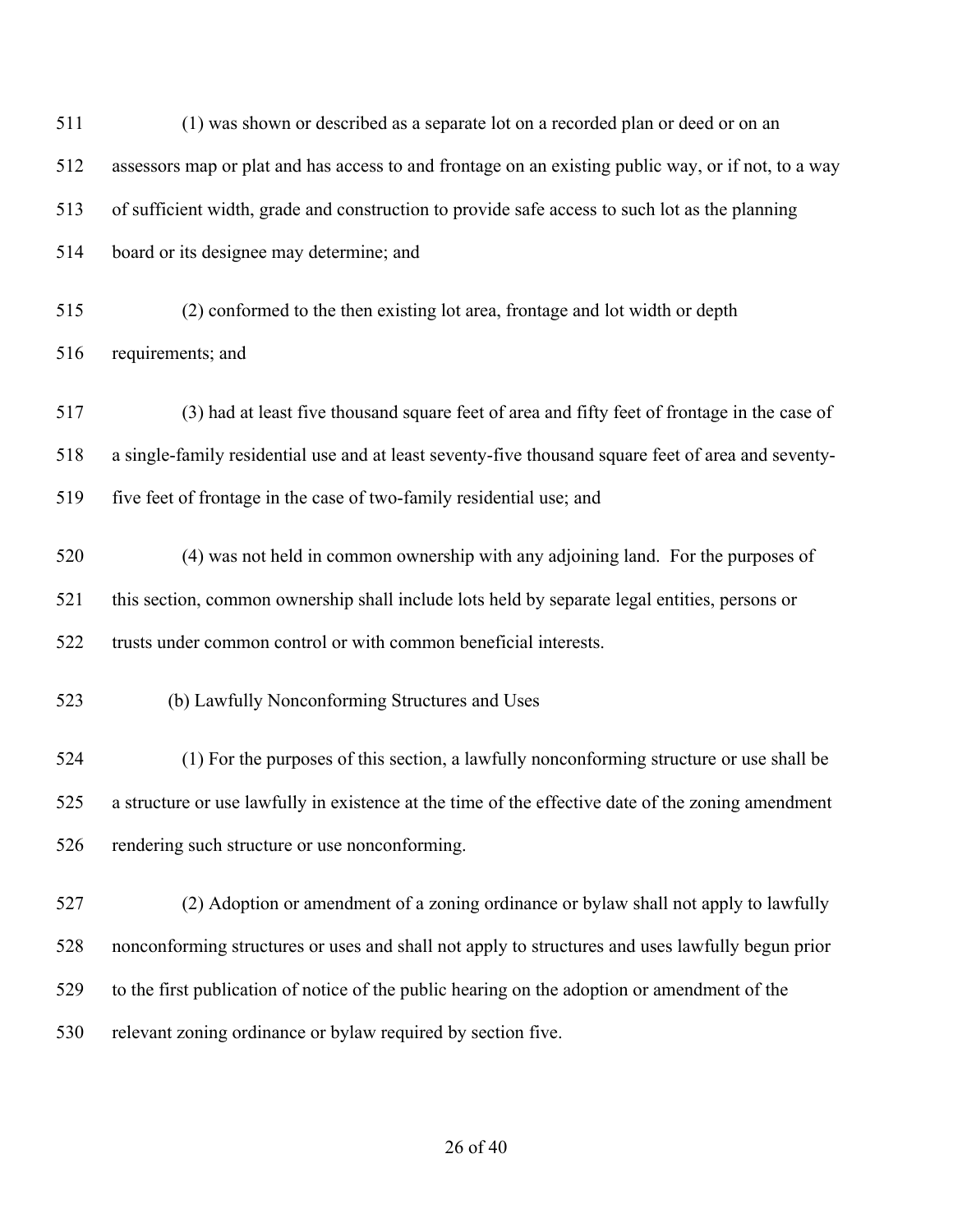| 531 | (3) A zoning ordinance or bylaw may provide that, if a nonconforming use or structure               |
|-----|-----------------------------------------------------------------------------------------------------|
| 532 | is abandoned for a period of two years or more, it may not be reestablished. Abandonment shall      |
| 533 | consist of some overt act, or failure to act, which would lead one to believe that the owner        |
| 534 | neither claims or retains any interest in continuing the nonconforming use or structure, unless the |
| 535 | owner can demonstrate an intent not to abandon it. An involuntary interruption of a                 |
| 536 | nonconforming structure or use, such as by fire and natural catastrophe, does not establish the     |
| 537 | intent to abandon. However, if a nonconforming structure or use is halted, unused or vacated for    |
| 538 | a period of two years, the owner shall be presumed to have abandoned it.                            |
| 539 | $(4)$ This subsection $6A(b)$ shall not apply to establishments which display live nudity           |
| 540 | for their patrons, as defined in section nine A, adult bookstores, adult motion picture theaters,   |
| 541 | adult paraphernalia shops, or adult video stores subject to the provisions of section nine A.       |
| 542 | (c) Alteration, Reconstruction, Extension or Structural Change of Lawfully                          |
| 543 | Nonconforming Structures and Uses                                                                   |
| 544 | (1) A zoning ordinance or bylaw shall not prohibit the alteration, reconstruction,                  |
| 545 | extension, or structural change to a lawfully nonconforming single- or two-family residential       |
| 546 | structure, provided there is no increase in the degree of nonconformity of the structure.           |
| 547 | (2) A zoning ordinance or bylaw may permit, as of right or by special permit, lawfully              |
| 548 | nonconforming structures or uses to be altered, reconstructed, extended or structurally changed     |
| 549 | provided that such actions shall not increase the degree of nonconformity of the structure or use.  |
| 550 | (3) A zoning ordinance or bylaw may permit, by special permit, lawfully                             |
| 551 | nonconforming structures or uses to be altered, reconstructed, extended or structurally changed     |
| 552 | in a manner that increases the degree of nonconformity of the structure or use, provided that the   |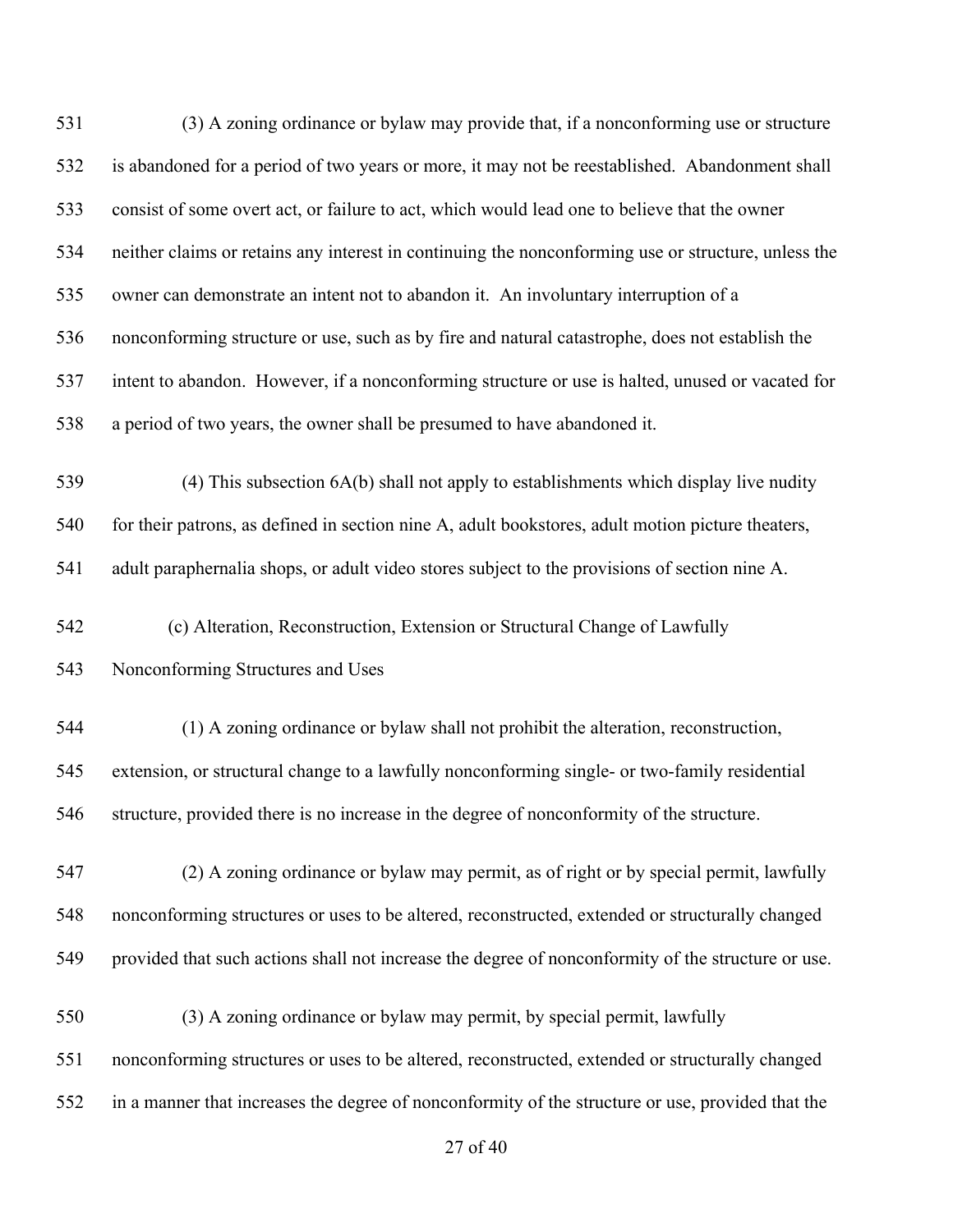permit granting authority finds that such actions shall not be substantially more detrimental to the neighborhood than the lawfully nonconforming structure or use.

- 555 (4) A zoning ordinance or bylaw may regulate nonconforming structures differently than nonconforming uses.
- 557 (5) A zoning ordinance or bylaw may vary by zoning district(s) the requirements for the alteration, reconstruction, extension or structural change for all lawfully nonconforming structures and uses, except single- and two-family residential structures.
- 40A:6B. Vested Rights: Effective Date of Zoning Amendments
- (a) Building Permits and Special Permits
- 562 (1) Adoption or amendment of a zoning ordinance or bylaw shall not apply to a building permit issued or special permit granted prior to the first publication of notice of the public hearing on the adoption or amendment of the relevant zoning ordinance or bylaw required by section five.
- 566 (2) The provisions of subsection  $6B(a)(1)$  shall not apply to building permits unless construction under the permit is commenced within six months after issuance and is carried through to completion as continuously and expeditiously as is reasonable.
- 569 (3) The provisions of subsection 6B (a)(1) shall not apply to special permits unless the use or construction authorized under such permit is commenced within two years.
- (b) Subdivision Plans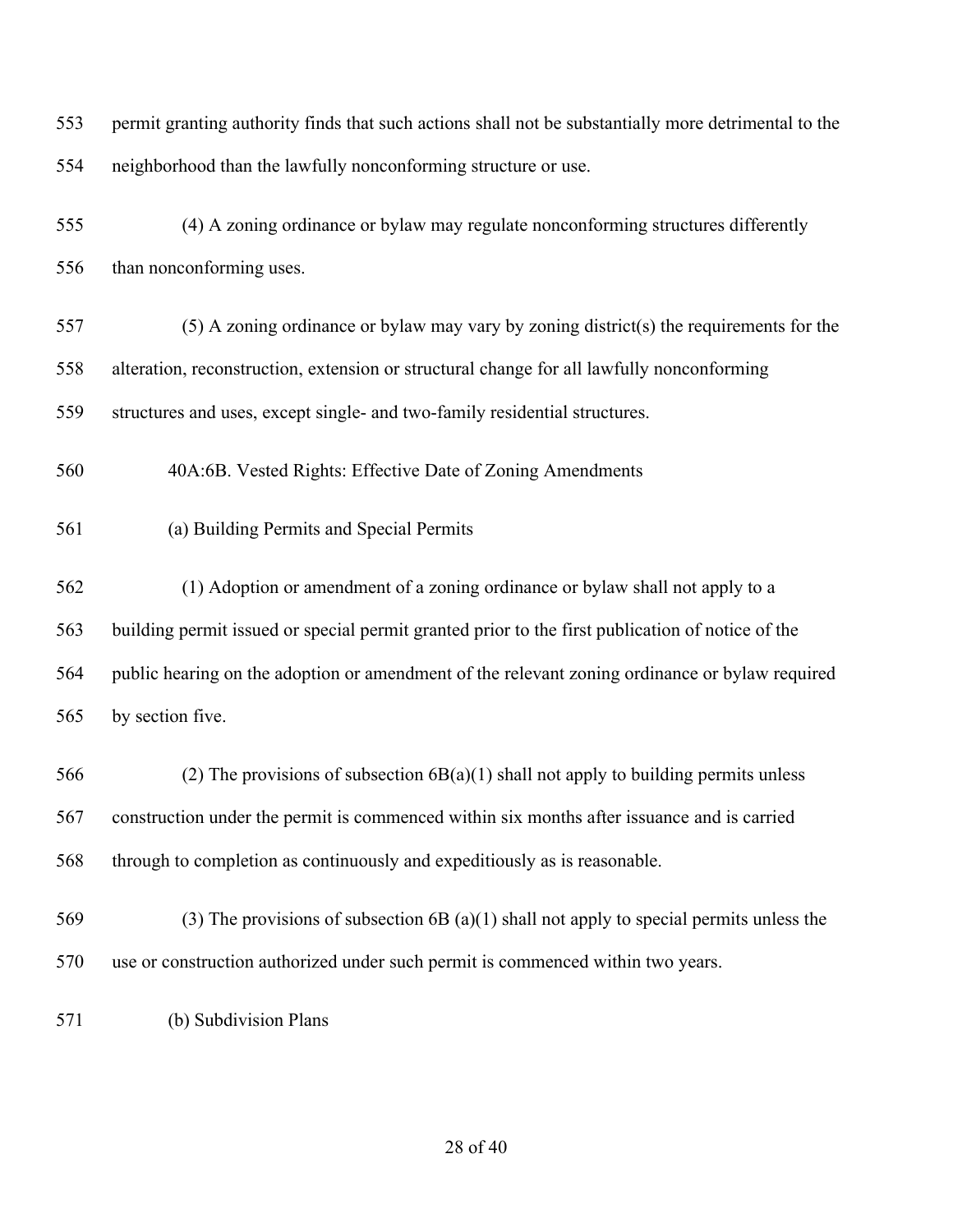| 572 | (1) Adoption or amendment of a zoning ordinance or bylaw shall not apply to a                       |
|-----|-----------------------------------------------------------------------------------------------------|
| 573 | definitive subdivision plan approved prior to the first publication of notice of the public hearing |
| 574 | on the adoption or amendment of the relevant zoning ordinance or bylaw required by section          |
| 575 | five.                                                                                               |
| 576 | (2) The provisions of subsection $6B(b)(1)$ shall apply for a period of three years.                |
| 577 | (c) General Provisions                                                                              |
| 578 | (1) The time requirements of this section 6B shall be extended for a period of time                 |
| 579 | equal to the duration of:                                                                           |
| 580 | (i) any extensions granted by the applicable local board or authority;                              |
| 581 | (ii) the period of an appeal from the decision of any applicable local board or authority           |
| 582 | taken under applicable provisions of law on a building permit, special permit or definitive         |
| 583 | subdivision plan; and                                                                               |
| 584 | (iii) any moratoria upon permitting or construction imposed by any government entity.               |
| 585 | (2) The record owner of the land shall have the right, at any time, by an instrument duly           |
| 586 | recorded in the registry of deeds for the district in which the land lies, a copy of which shall be |
| 587 | filed with the building inspector and town clerk, to waive the provisions of this section 6B, in    |
| 588 | which case the zoning ordinance or bylaw then or thereafter in effect shall apply.                  |
| 589 | SECTION 15. Chapter 40A of the General Laws is hereby amended by inserting after                    |
| 590 | section 7 the following section:-                                                                   |
| 591 | Site Plan Review<br>40A:7.                                                                          |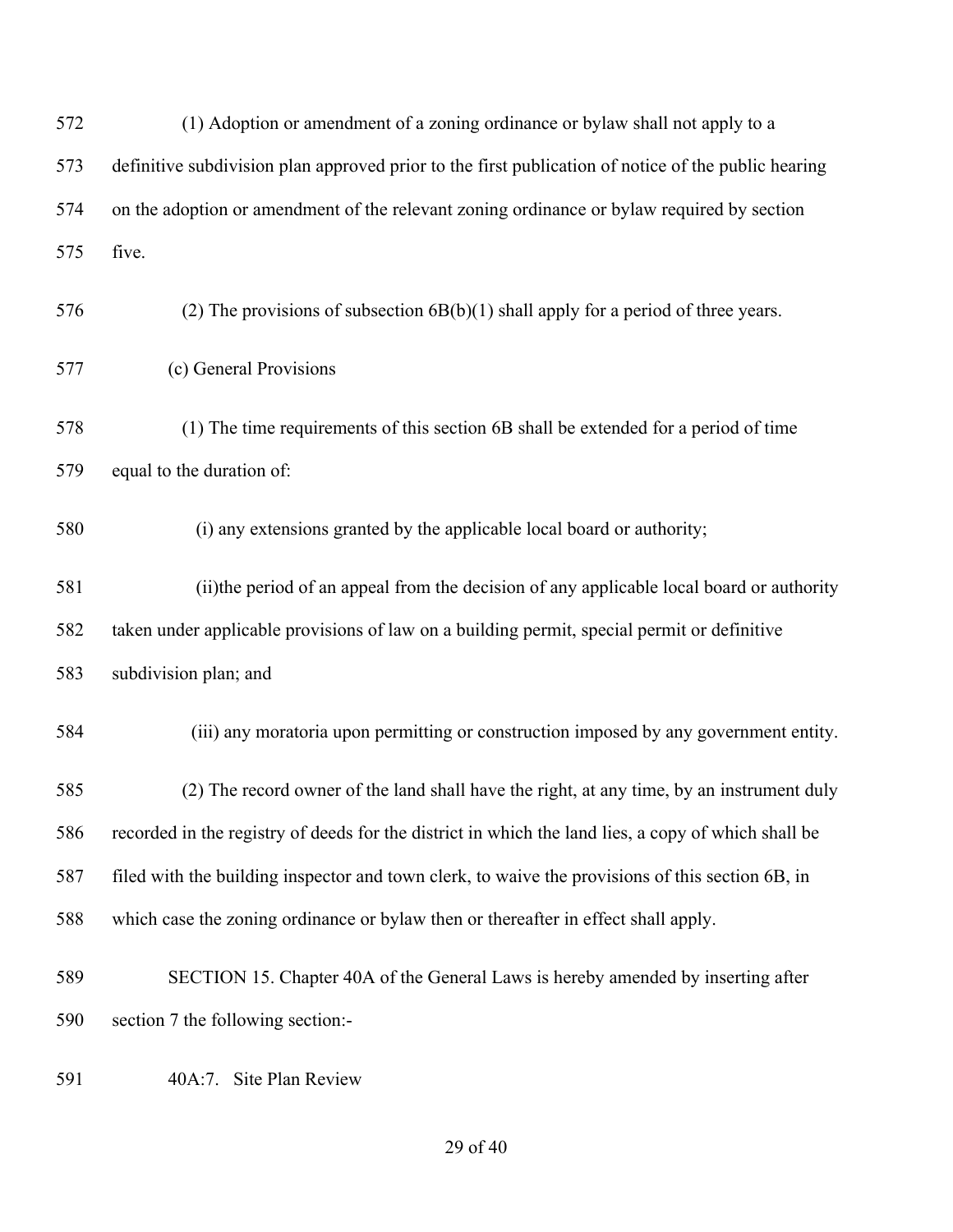(a) As used in this section, a "site plan" is a submission made to a municipality that includes documents and drawings required by an ordinance or bylaw and used by the municipality to determine whether a proposed use of land or structures is in compliance with applicable local ordinances or bylaws, to evaluate the effects of the proposed use of land or structures on the neighborhood and/or community, and to evaluate and propose site design modifications that will lessen those impacts.

 (b) A city or town may adopt a local ordinance or bylaw requiring the submission, review and approval of a site plan before authorization is granted for the use of land or structures governed by a zoning ordinance or bylaw.

(c) Such ordinance or bylaw for site plan review shall:

602 (1) establish which uses of land or structures are subject to site plan review;

603 (2) specify the local board or official charged with reviewing and approving site plans, which may differ for different types, scales, or categories of uses of land or structures;

605 (3) establish the submission and review process for a site plan which is submitted in connection with an application for a variance, special permit, or other discretionary zoning approval. This submission and review may be conducted as part of the review of the application 608 for discretionary approval or may be a separate review process under subsection  $(c)(4)$  below;

609 (4) establish the submission and review process for applications not governed by the 610 procedures for review of discretionary zoning approval under subsection  $(c)(3)$  above, which may include the requirement of a public hearing held pursuant to the provisions in section 11 of this chapter. A decision under this subsection (4) shall require a vote by no more than a majority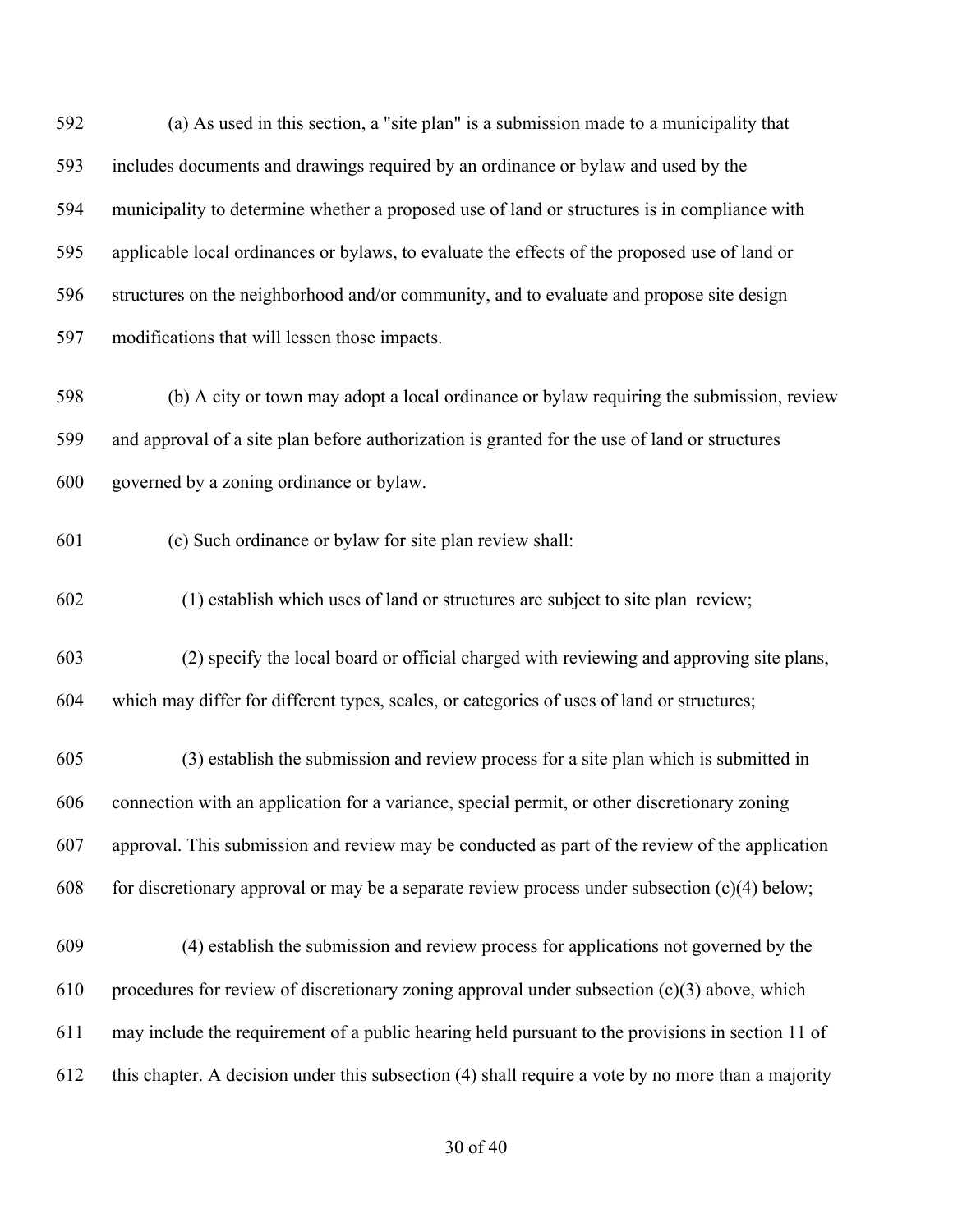of the full board and shall be made within the time limits prescribed in the ordinance or bylaw, not to exceed the time limits for special permits contained in section 9 of this chapter. If no decision is issued within the prescribed time limit, the applicant shall be entitled to constructive approval of the site plan submitted as provided in section 9, paragraph (12) of this chapter;

617 (5) establish standards by which the use of land or structures and its impact on the neighborhood shall be evaluated; and

619 (6) contain provisions that make the terms, conditions, and content of the site plan once approved enforceable by the municipality, which may include the requirement of performance guarantees.

 (d) The local board or official charged with review of site plans may adopt, and from time to time amend, after a public hearing, rules to implement the local site plan ordinance or bylaw adopted under this section. Notice of the proposed rules and of the location, date and time of the public hearing shall be filed with the city or town clerk and published in a newspaper of general circulation in the city or town at least 14 days before the public hearing.

 (e) A site plan submitted for the use of specific land or structures provided in subsection (c)(4) shall be approved if the site plan:

629 (1) meets the procedural and submission requirements of the site plan review process applicable to the specific land or structures;

631 (2) complies with the regulations applicable to such land or structures in the local zoning ordinance or bylaw; and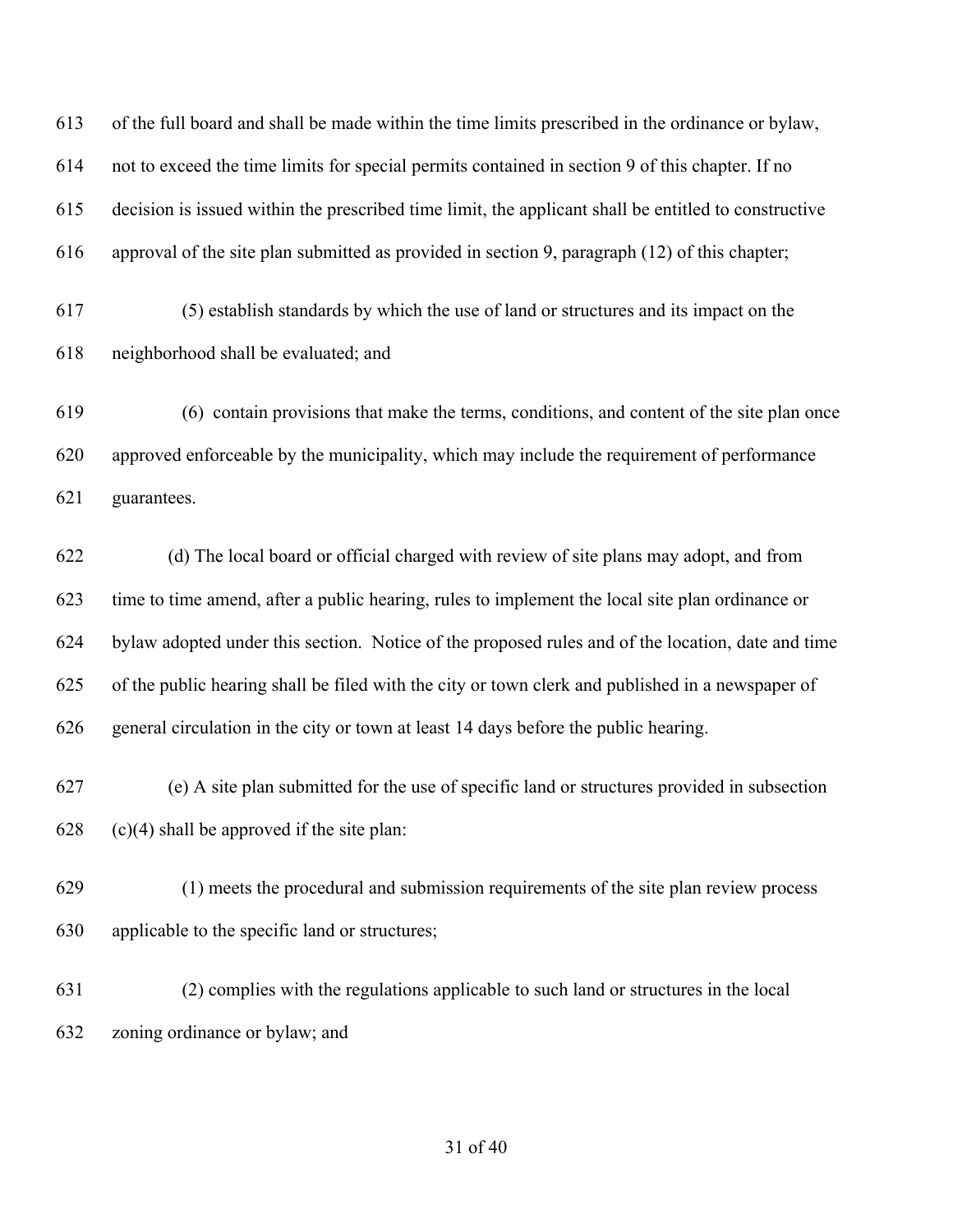- 633 (3) meets such standards as the local zoning ordinance or bylaw provides by which the use of land or structures and its impact on the neighborhood shall be evaluated.
- (f) A site plan approved hereunder may include reasonable conditions, safeguards and limitations to mitigate the impacts of a specific use of land or structures on the neighborhood.
- (g) Decisions made under site plan review may be appealed as specified in the ordinance or by law, which may include direct judicial review pursuant to section 17 of this chapter.
- (h) Zoning ordinances or bylaws shall provide that a site plan approval granted under this section shall lapse within a specified period of time, not more than two years from the date of the filing of such approval with the city or town clerk, so long as substantial use or construction has not yet begun, except as extended for good cause by the approving authority designated pursuant 643 to  $(c)(2)$  above. Such time shall not include time required to pursue or await the determination of an appeal pursuant to subsection (g) above.
- SECTION 16. Section 9 of chapter 40A of the General Laws is hereby amended by striking out the fourth paragraph, inserted by section 1 of chapter 197 of the acts of 2016, and inserting in place thereof the following paragraph:-

 Zoning ordinances or bylaws may provide for the authorization of the transfer of development rights of land within or between districts. Such authorization may be by special permit or by other methods, including but not limited to the applicable provisions of sections 81K to 81GG, inclusive, of chapter 41 and in accordance with a planning board's rules and regulations governing subdivision control.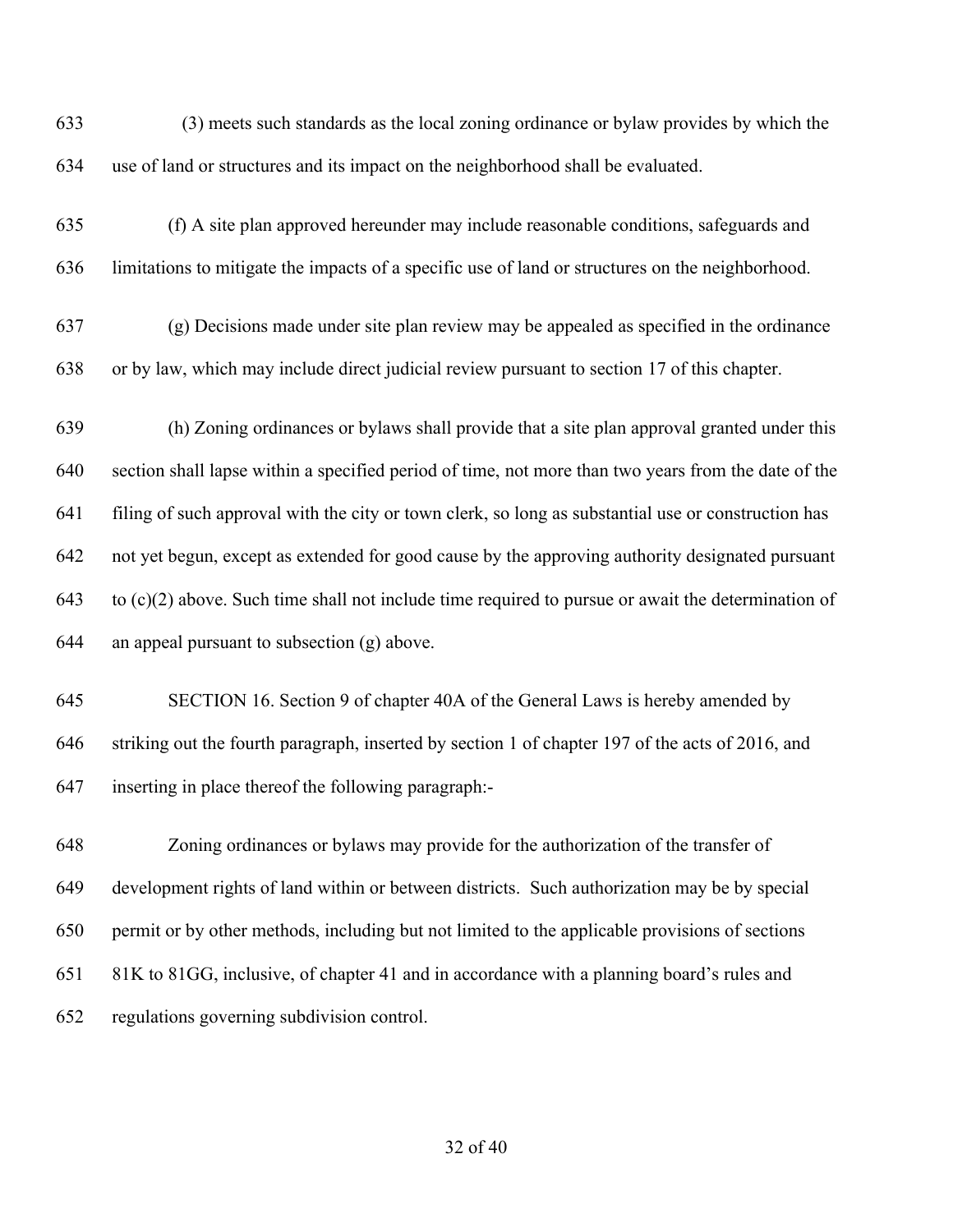| 653 | SECTION 17. Section 1A of chapter 40A of the General Laws, as appearing in the 2018               |
|-----|---------------------------------------------------------------------------------------------------|
| 654 | Official Edition, is hereby amended by inserting the following definition:-                       |
| 655 | "Development impact fees" a contribution paid to a city or town by the applicant                  |
| 656 | undertaking a development for the purpose of offsetting the impacts related to the development.   |
| 657 | SECTION 18. Chapter 40A of the General Laws is hereby amended by inserting after                  |
| 658 | section 9C the following section:-                                                                |
| 659 | 40A:9D. Development Impact Fees                                                                   |
| 660 | (a) Authority                                                                                     |
| 661 | Cities and towns may adopt ordinances and bylaws establishing and governing the                   |
| 662 | procedure by which they may calculate, assess and impose development impact fees on proposed      |
| 663 | developments, including procedures to allow waiver or reduction of development impact fees for    |
| 664 | affordable housing developments.                                                                  |
| 665 | (b) Administration                                                                                |
| 666 | (1) Any development impact fee assessed under this section shall be paid to and held in           |
| 667 | a separate account in the city or town in which the proposed development is located. In the event |
| 668 | that the proposed development is located in more than one municipality, the impact fee shall be   |
| 669 | apportioned among the municipalities in accordance with the land area or other equitable unit     |
| 670 | measure of the impacts of the proposed development in each city or town having adopted an         |
| 671 | ordinance or bylaw under this section.                                                            |
| 672 | (2) Any development impact fee imposed or permitted under this section shall comply               |

with the following: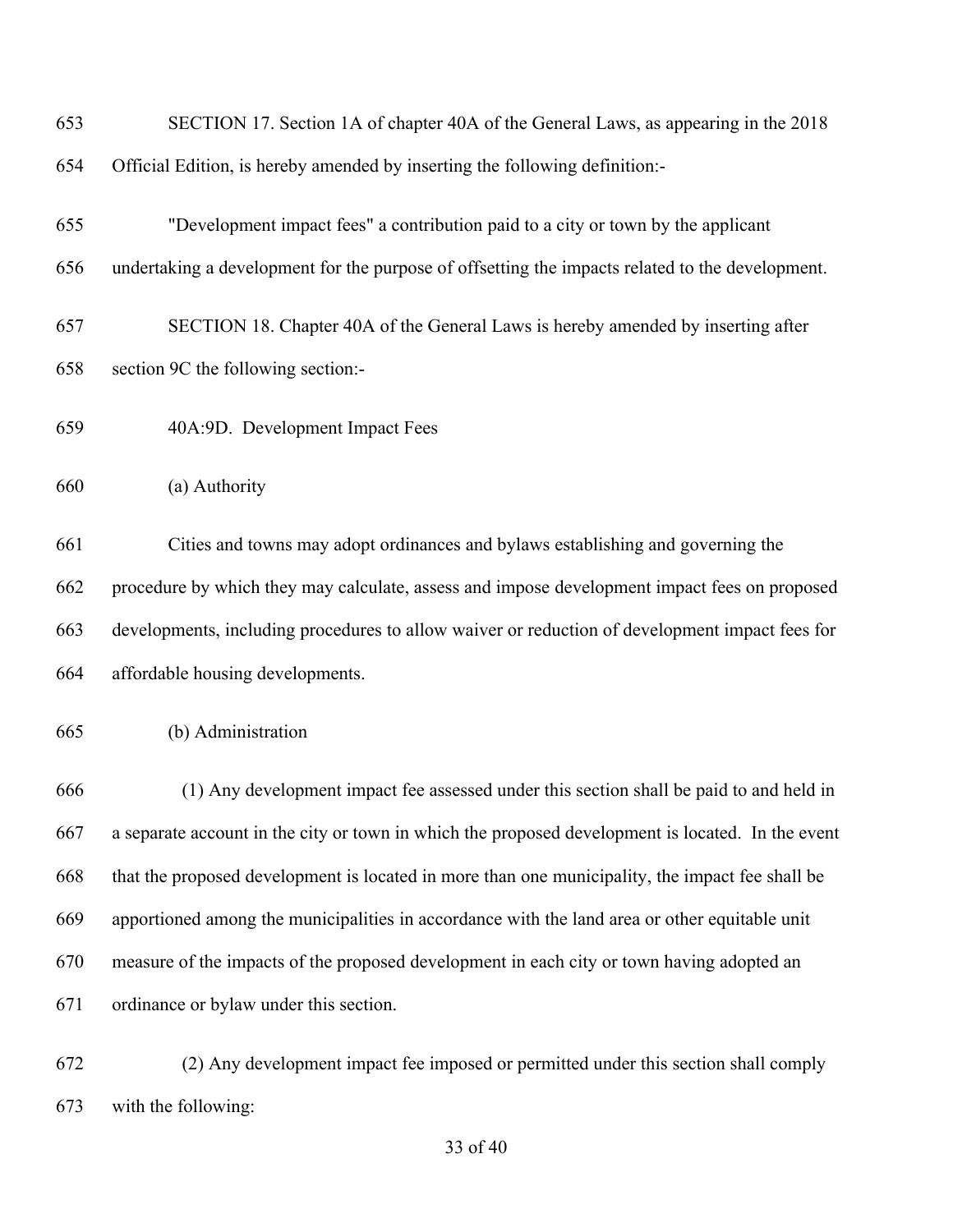674 (i) The fee shall be rationally related and reasonably proportional to an impact directly or indirectly created by the development.

676 (ii) The purposes for which the fee is expended shall reasonably benefit the proposed development.

678 (iii) The fee shall be expended for the creation or improvement of capital facilities in accordance with a municipal plan, including, but not limited to, the creation or improvement of streets, sewers, water supplies, pollution abatement, parks, schools and similar capital facilities.

681 (3) Nothing in this section shall prevent a municipality from imposing fees or

conditions which it may otherwise impose under applicable laws and constitutional provisions.

 SECTION 19. Section 17 of chapter 40A of the General Laws, as appearing in the 2018 Official Edition, is hereby amended by inserting after the seventh paragraph the following paragraph:-

 Mediation of land use appeals: After the filing of an appeal hereunder, the parties may agree to mediate the decision that was appealed. In all events, the parties shall file a statement advising the court in which such appeal was filed that the dispute has been considered for mediation, and if they agree to mediation, such mediation shall begin within within 60 days of the date such statement was filed, or such other period as the parties may agree or the court may allow upon application by any party. Such mediation shall conclude not more than 180 days of such filing, provided that such period may be extended for an additional 180 days upon mutual agreement of the parties, or for such additional period as the court may allow upon application by any party. Mediators may be chosen from a list to be provided by the court in which the appeal was filed or by a mediator selected by the parties and approved by the court upon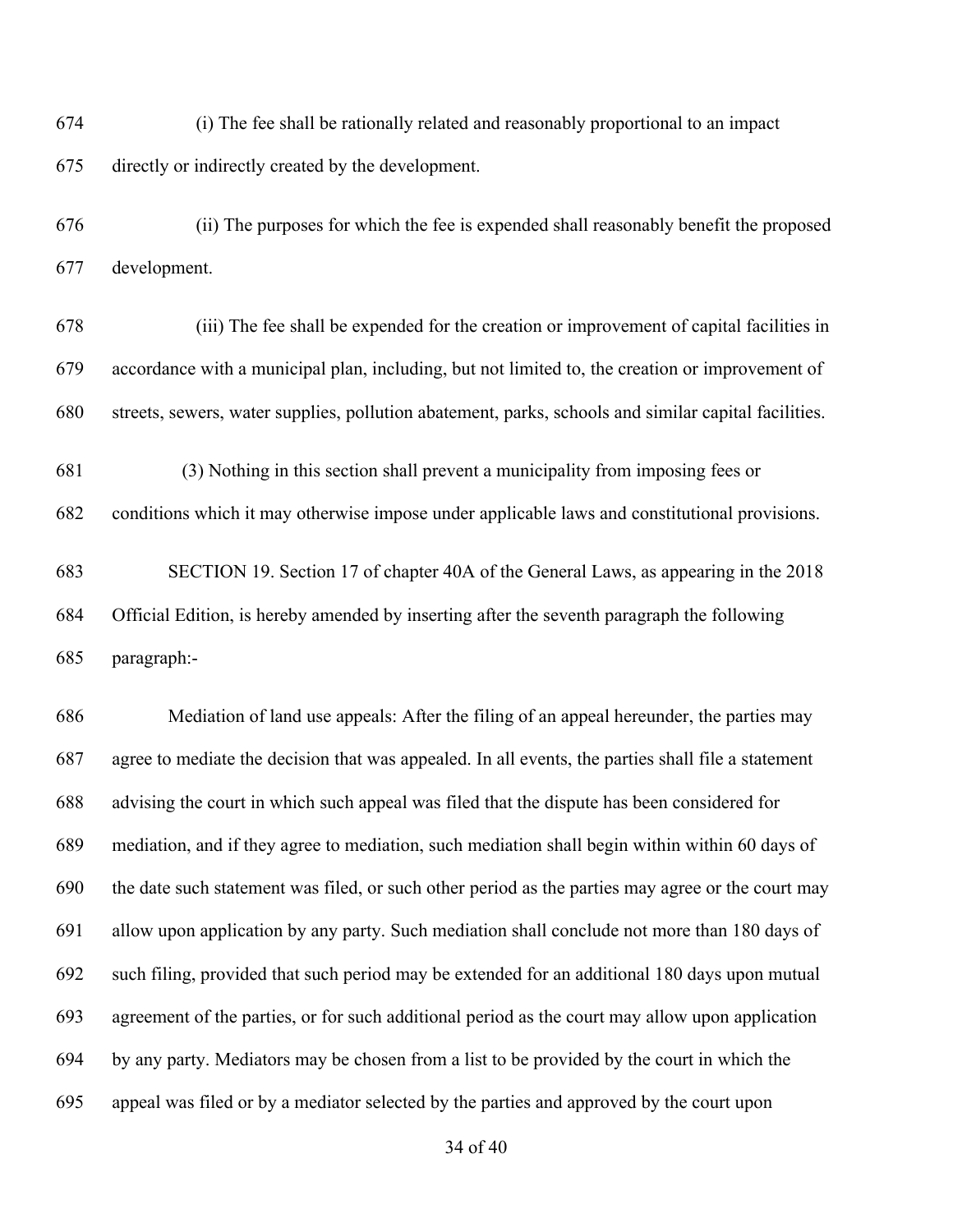application. The mediator shall be compensated by the parties as they may agree, or under terms approved by the court as a cost of such appeal as hereinafter provided. During such mediation, however, any appeal otherwise pending is stayed. A party may withdraw from mediation at any time after written notification to the other parties and to the court in which such appeal was filed, but shall remain responsible for that party's share of the costs of mediation until the time of withdrawal. The mediator shall have the protections provided under section 23C of Chapter 233, and to the extent that public agencies are participants in such mediations, their deliberations shall not be subject to the provisions of Chapter 39, Section 29B. At the conclusion of such mediation, the mediator shall file with the court a statement describing whether the parties have come to agreement or not. If unresolved, the appeal will then go forward, and if the matter has been resolved, the appeal will be dismissed with prejudice. The cost of mediation will be distributed among the parties as costs of the appeal as the parties may agree and if not, as the court in which such appeal was filed may determine. Mediation hereunder shall not be the only method of resolving a zoning appeal.

 SECTION 20. Section 81L of chapter 41 of the General Laws, as appearing in the 2018 Official Edition, is hereby amended by striking out, in lines 52-78 inclusive, the definition of "Subdivision" and inserting in place thereof the following definition:-

 "Subdivision" shall mean the division of a tract of land into one or more lots and shall include resubdivision. When appropriate to the context, subdivision shall include the process of subdivision or the land or territory subdivided. Except as provided in this chapter, any adjustments to existing lot lines of a recorded lot by any means shall be considered a subdivision. Lot area and frontage shall be of at least such dimension as is then required by zoning or other ordinance or bylaw, if any, of said city or town for erection of a building on such lot. If no such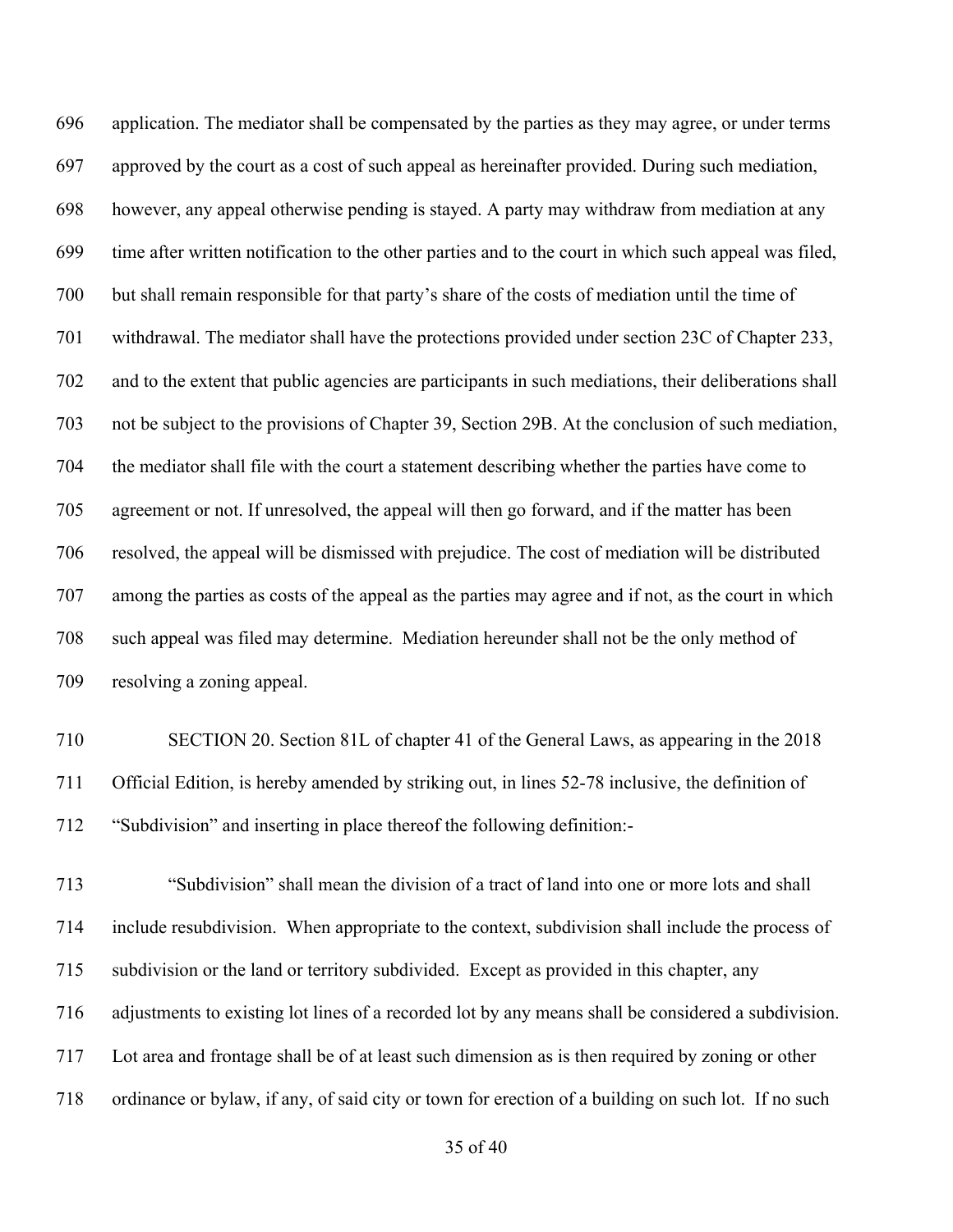dimensions are so required, such area shall be at least five thousand square feet and such frontage shall be at least fifty feet.

| 721 | SECTION 21. Section 81O of said chapter 41, as so appearing, is hereby amended by                    |
|-----|------------------------------------------------------------------------------------------------------|
| 722 | striking out the second sentence in the first paragraph and inserting in place thereof the following |
| 723 | sentence:- After the approval of a plan the location and width of ways, or the number, shape, and    |
| 724 | size of the lots shown thereon shall not be changed unless the plan is amended accordingly under     |
| 725 | section eighty-one W, except that the planning board may adopt alternate rules and regulations       |
| 726 | pursuant to sections eighty-one P and eighty-one Q of this chapter defining and regulating           |
| 727 | changes to the number, shape, and size of the lots shown thereon as minor subdivisions.              |
| 728 | SECTION 22. Said chapter 41, as so appearing, is hereby amended by striking out                      |
| 729 | section 81P and inserting in place thereof the following section:-                                   |
| 730 | 41:81P. Alternative Approvals for Minor Subdivisions                                                 |
| 731 | Under section eighty-one Q, a planning board may adopt rules and regulations defining                |
| 732 | and regulating minor subdivisions in a more expeditious manner than would apply to other             |
| 733 | subdivisions. Such rules and regulations may establish reduced procedural requirements, review       |
| 734 | periods, fee schedules, performance guarantees, and construction and design standards than           |
| 735 | would otherwise apply.                                                                               |
| 736 | SECTION 23. Section 81T of said chapter 41, as so appearing, is hereby amended by                    |
| 737 | striking out, in lines 2-3 inclusive, the following words:- "or for a determination that approval is |
|     |                                                                                                      |

738 not required".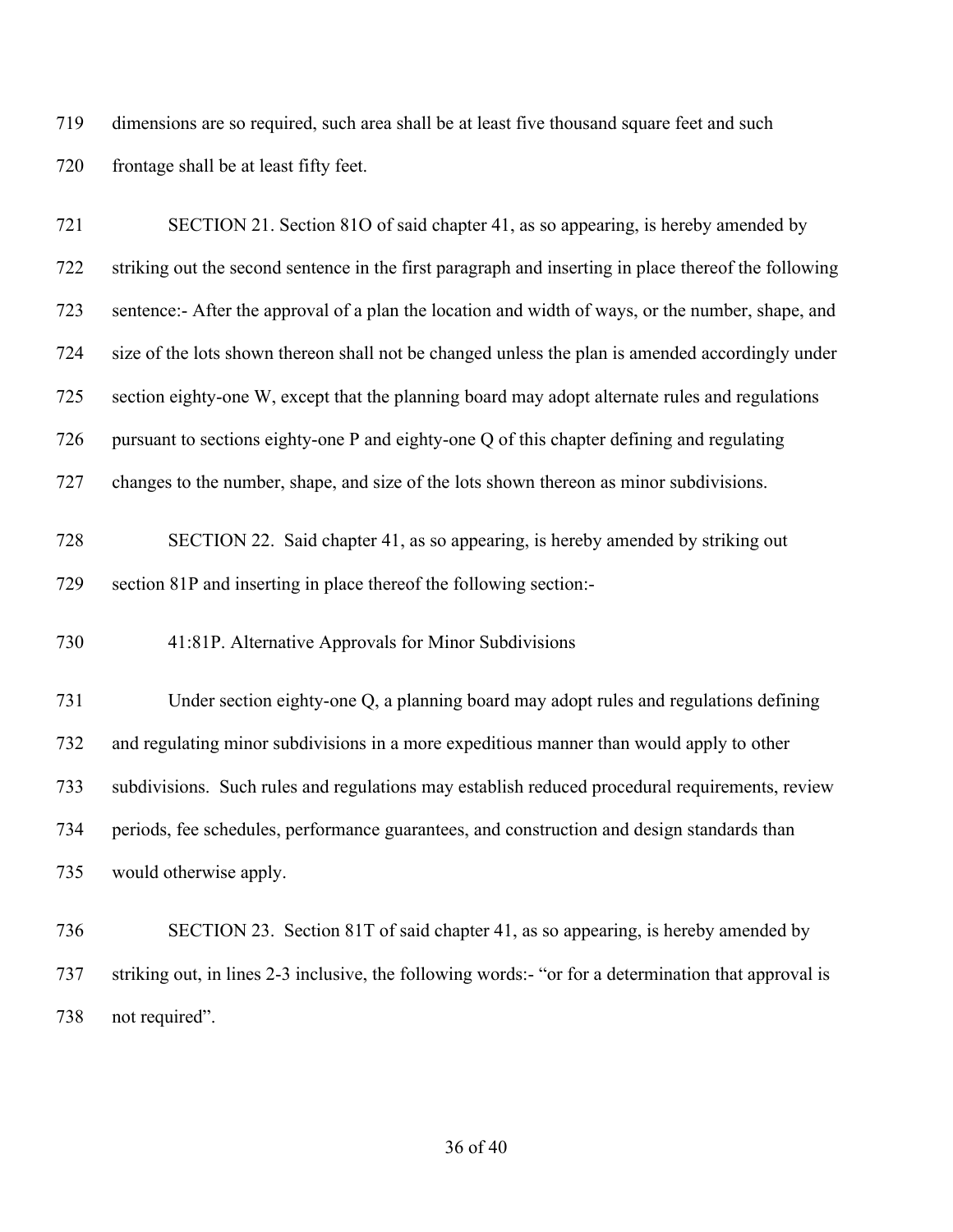SECTION 24. Section 81X of said chapter 41, as so appearing, is hereby amended by striking out, in lines 12-13 inclusive, the following words:- "such plan bears the endorsement of the planning board that approval of such plan is not required, as provided in section eighty-one P, 742 or (3)".

- SECTION 25. Section 81X of said chapter 41, as so appearing, is hereby further amended by striking out, in lines 17-20 inclusive, the following words:- "or that it is a plan submitted pursuant to section eighty-one P and that it has been determined by failure of the planning board to act thereon within the prescribed time that approval is not required,".
- SECTION 26. Section 81X of said chapter 41, as so appearing, is hereby further amended by striking out the fourth paragraph and inserting in place thereof the following paragraph:-

 Not withstanding the foregoing provisions of this section, the register of deeds shall accept for recording and the land court shall accept with a petition for registration or confirmation of title any plan bearing a certificate by a registered land surveyor that 1) the property lines shown are the lines dividing existing ownerships, and the lines of streets and ways shown are those of public or private streets or ways already established, and that no new lines for division of existing ownership or for new ways are shown, or 2) unless subject to section eighty- one 0 of this chapter or subject to alternate rules and regulations pursuant to section eighty-one P and eighty-one Q of this chapter, the property lines shown do not create a new lot or render an existing lot nonconforming or more nonconforming. The recording of such plan shall not relieve any owner from compliance with the provisions of the subdivision control law or of any other applicable provision of law.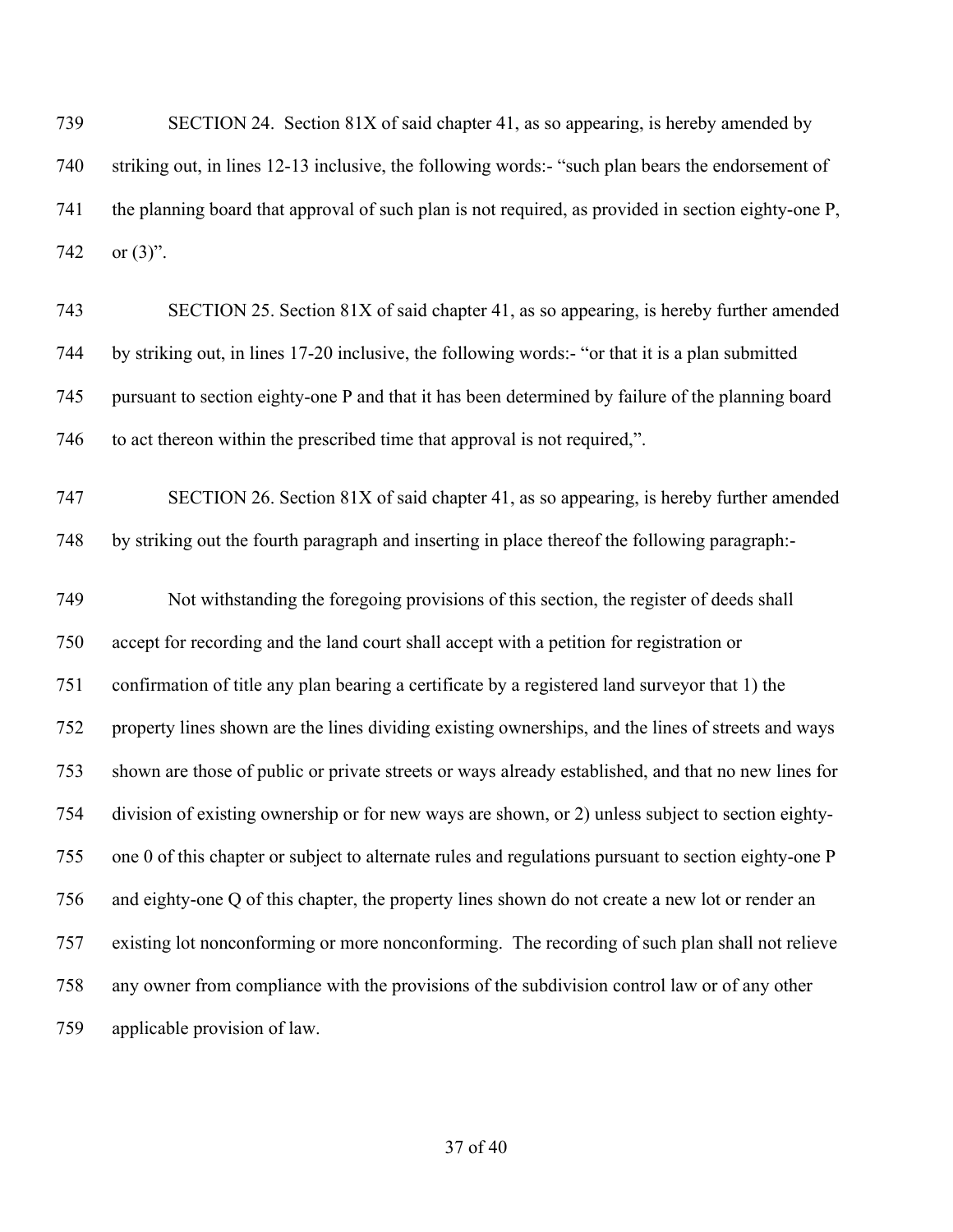SECTION 27. Section 81M of said chapter 41, as so appearing, is hereby amended by inserting, after the word "systems", in the third sentence, the words:- , and for a plan adopted by the city or town under section 81-D of this chapter.

 SECTION 28. Section 81O of said chapter 41, as so appearing, is hereby amended by striking out the second paragraph and inserting in place thereof the following paragraph:-

 A plan shall be deemed submitted under this section at the next regularly-scheduled meeting of the planning board provided it is 1) sent by registered mail or delivered to the planning board and received by said board seven days prior to said meeting, and 2) determined to be complete by the board or their designee at said meeting in accordance with the planning board's rules and regulations.

 SECTION 29. Section 81Q of said chapter 41, as so appearing, is hereby amended by inserting after the first paragraph the following paragraphs:-

 Notwithstanding anything to the contrary in this section, a planning board may adopt a rule or regulation that a plan for a residential subdivision show a lot or lots that shall be reserved for the required construction by the applicant of dwelling units affordable to persons whose household income does not exceed a percentage of the area median income, as such income is determined by the federal Department of Housing and Urban Development. Such requirements shall not exceed fifteen percent of the dwelling units within the subdivision. In lieu of the construction of the required affordable dwelling units within a subdivision, a planning board rule or regulation may allow for the construction of such units off-site, the dedication of land for such purpose, or the payment of sufficient funds to a separate account created by the city or town for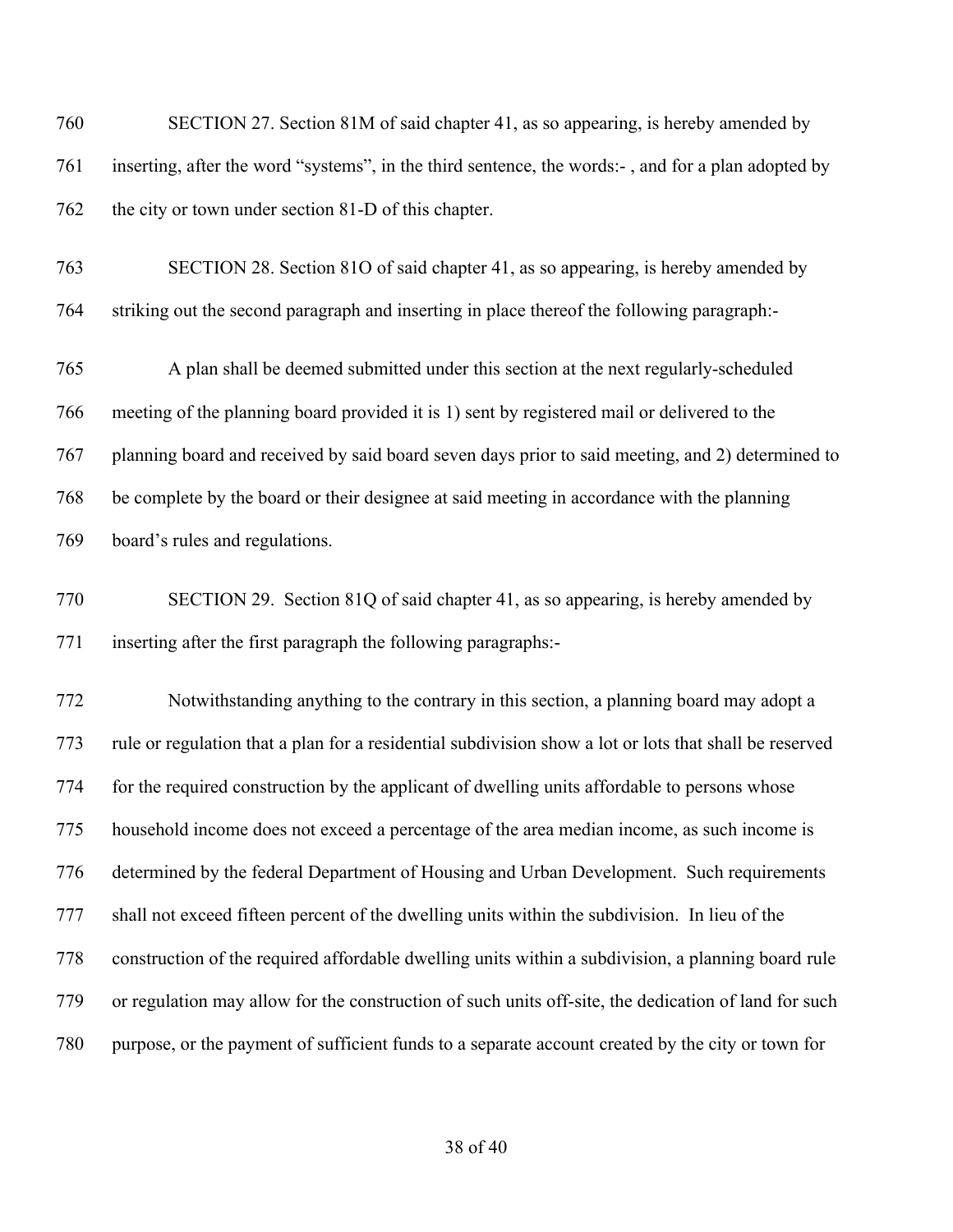such purpose. Cities and towns are hereby empowered to establish said separate accounts to be administered by the treasurer of the city or town.

 Rules and regulations adopted or amended under this chapter shall not be inconsistent with a plan prepared under section 81D of chapter 41 as amended by this Act. Said rules and regulations shall provide that in the instance of uncertainty in the construction or application of any section therein, the rules and regulations shall be construed in a manner that will further the implementation of, and not be contrary to, the goals, policies and applicable elements of said plan. This paragraph shall not become effective until five years after it is enacted in the General Laws.

 SECTION 30. Section 81Q of said chapter 41, as so appearing, is hereby amended by striking out, in lines 62-69 inclusive, the words "No rule or regulation shall require, and no planning board shall impose, as a condition of approval of a subdivision, that any of the land within said subdivision be dedicated to the public use, or conveyed or released to the commonwealth or to the county, city or town in which the subdivision is located, for use as a public way, public park or playground, or for any other public purpose, without just compensation to the owner thereof." and inserting in place thereof the following words:- The rules and regulations may require the plan to show a park or parks suitably located for playground or recreation purposes or for providing light and air and not unreasonable in area in relation to the area of land being subdivided and the prospective uses of such land.

 SECTION 31. Section 81U of said chapter 41, as so appearing, is hereby amended by striking out, in lines 174-175 inclusive, the words "for a period of not more than three years".